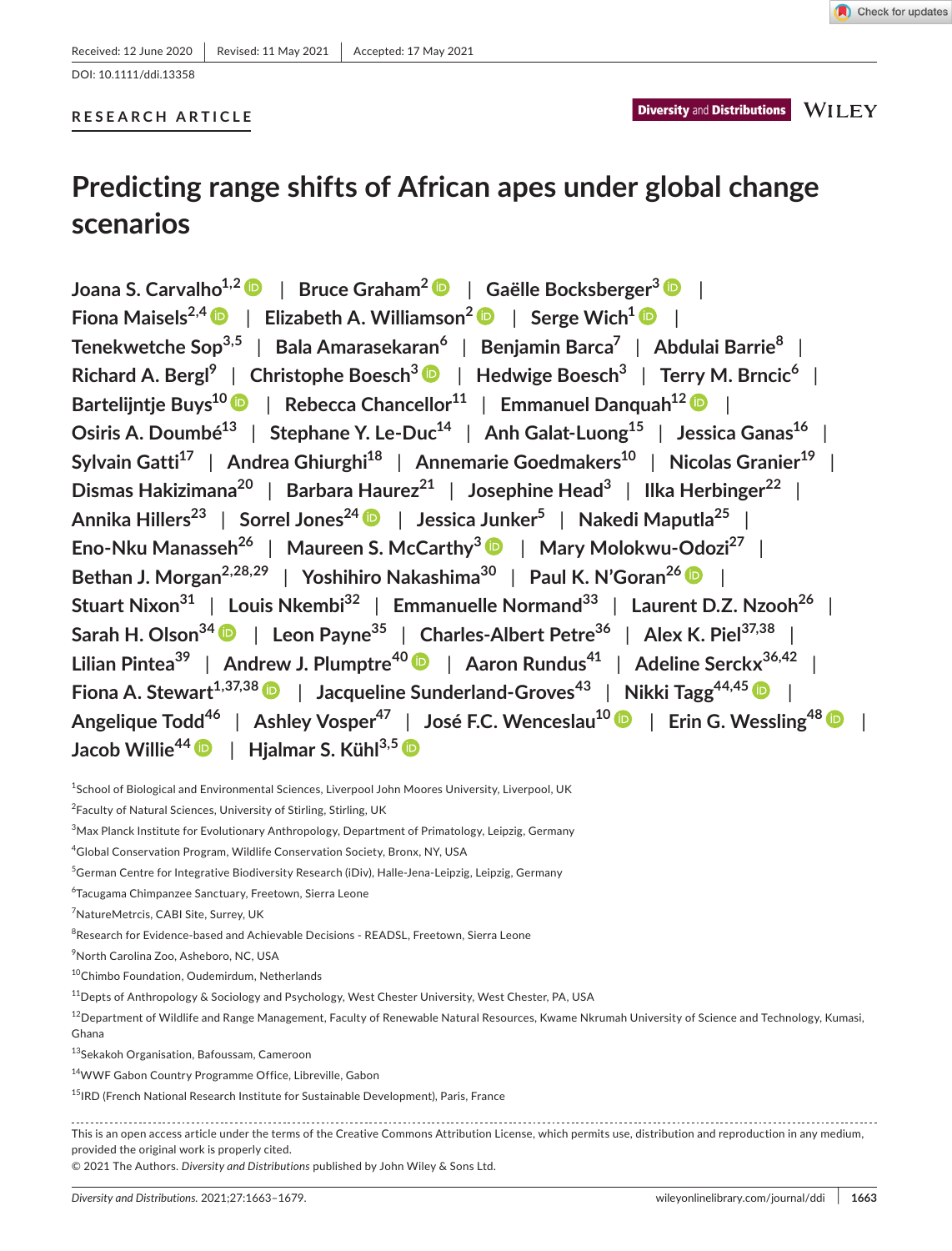<sup>16</sup>Sierra Rutile Limited, Freetown, Sierra Leone

<sup>17</sup>West African Primate Conservation Action (WAPCA), Accra, Ghana

<sup>18</sup>Independent Researcher, Rome, Italy

<sup>19</sup>Biotope, Meze, France

<sup>20</sup>Department of Biology, University of Burundi, Bujumbura, Burundi

<sup>21</sup>Laboratory of Tropical Agroecology Plant Sciences, Gembloux Agro-Bio Tech, University of Liège, Liège, Belgium

<sup>22</sup>WWF Germany, Berlin, Germany

<sup>23</sup>Wild Chimpanzee Foundation, Congo Town, Monrovia, Liberia

<sup>24</sup>RSPB Centre for Conservation Science, The Royal Society for the Protection of Birds, Sandy, UK

<sup>25</sup>African Wildlife Foundation, Washington, DC, USA

<sup>26</sup>WWF Cameroon Country Programme Office, Immeuble Panda, Cameroon

<sup>27</sup>Fauna and Flora International, Oldest Congo Town, Liberia

<sup>28</sup>San Diego Zoo Global, Escondido, CA, USA

<sup>29</sup>Ebo Forest Research Project, Yaounde, Cameroon

<sup>30</sup>College of Bioresource Science, Nihon University, Fujisawa, Japan

<sup>31</sup>Chester Zoo, Chester, UK

32Environment and Rural Development Foundation, Buea, Cameroon

<sup>33</sup>Wild Chimpanzee Foundation, Cologny, Switzerland

<sup>34</sup>Wildlife Conservation Society, Health Program, NY, USA

<sup>35</sup>Rio Tinto, Guinea, Guinea

<sup>36</sup>Primatological Research Group, Behavioural Biology Unit, University of Liège, Quai Van Beneden, Liège, Belgium

<sup>37</sup> Department of Anthropology, University of College London, London, UK

<sup>38</sup>Greater Mahale Ecosystem Research and Conservation Project, Dar es Salaam, Tanzania

<sup>39</sup>Conservation Science Department, the Jane Goodall Institute, Vienna, VA, USA

<sup>40</sup>KBA Secretariat, c/o BirdLife International, Cambridge, UK

<sup>41</sup>Department of Psychology, West Chester University, West Chester, PA, USA

42The Biodiversity Consultancy, Cambridge, UK

<sup>43</sup>Department of Forest Resources Management, University of British Columbia, Vancouver, Canada

<sup>44</sup>Centre for Research and Conservation, Antwerp Zoo Society, Antwerpen, Belgium

<sup>45</sup>The Born Free Foundation, Horsham, UK

<sup>46</sup>WWF-CAR, Bangui, Central African Republic

<sup>47</sup>Frankfurt Zoological Society, Frankfurt, Germany

<sup>48</sup>Department of Human Evolutionary Biology, Harvard University, Cambridge, MA, USA

#### **Correspondence**

Joana S. Carvalho, School of Biological and Environmental Sciences, Liverpool John Moores University, Liverpool, UK. Email: [joana.coleoptera@gmail.com](mailto:joana.coleoptera@gmail.com)

Hjalmar S. Kühl, Max Planck Institute for Evolutionary Anthropology, Department of Primatology, Deutscher Platz 6, Leipzig 04103, Germany. Email: [kuehl@eva.mpg.de](mailto:kuehl@eva.mpg.de)

**Editor:** Juliano Sarmento Cabral

### **Abstract**

**Aim:** Modelling African great ape distribution has until now focused on current or past conditions, while future scenarios remain scarcely explored. Using an ensemble forecasting approach, we predicted changes in taxon-specific distribution under future scenarios of climate, land use and human populations for (1) areas outside protected areas (PAs) only (assuming complete management effectiveness of PAs), (2) the entire study region and (3) interspecies range overlap.

**Location:** Tropical Africa.

**Methods:** We compiled occurrence data (*n* = 5,203) on African apes from the IUCN A.P.E.S. database and extracted relevant climate-, habitat- and human-related predictors representing current and future (2050) conditions to predict taxon-specific range change under a best- and a worst-case scenario, using ensemble forecasting. **Results:** The predictive performance of the models varied across taxa. Synergistic interactions between predictors are shaping African ape distribution, particularly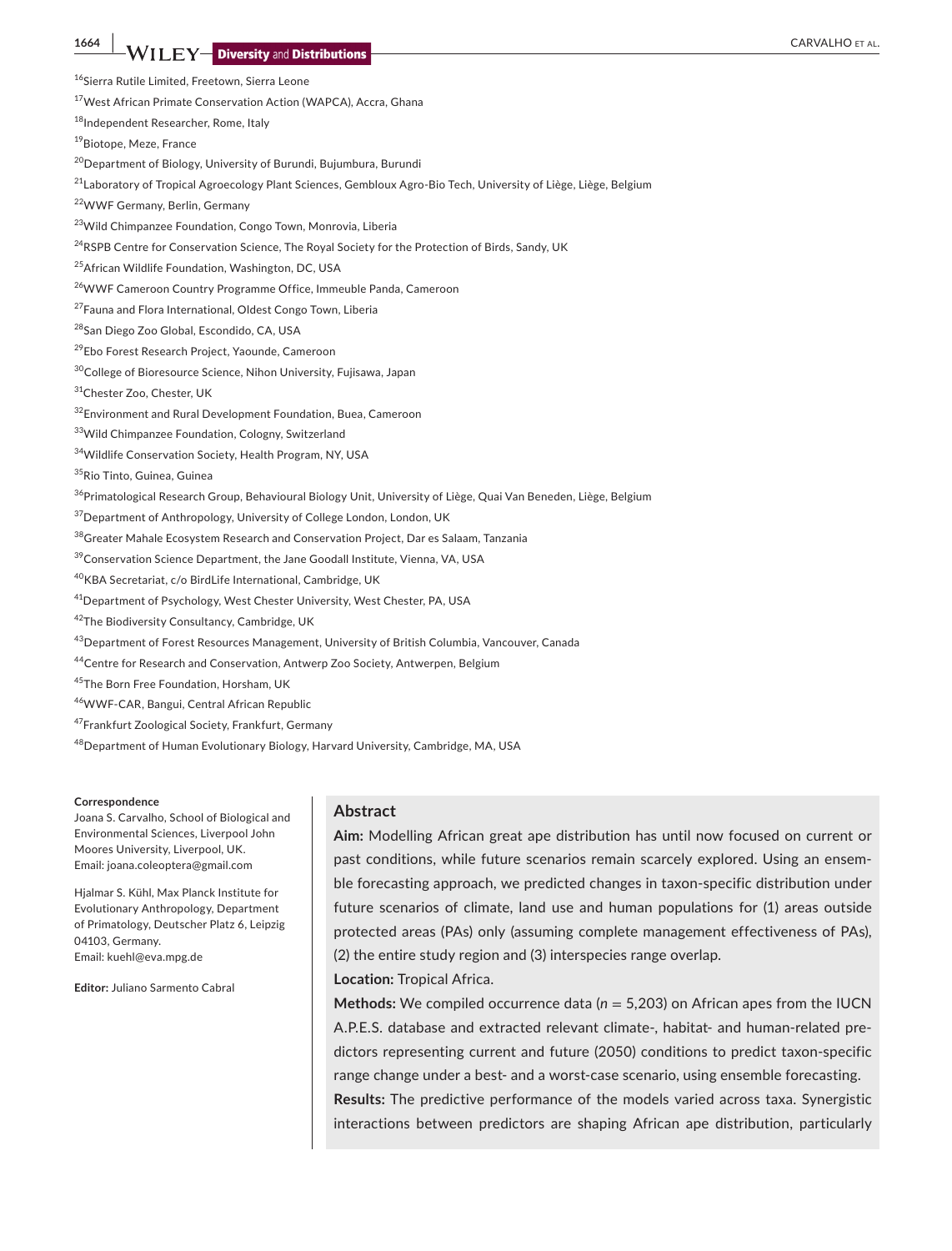human-related variables. On average across taxa, a range decline of 50% is expected outside PAs under the best scenario if no dispersal occurs (61% in worst scenario). Otherwise, an 85% range reduction is predicted to occur across study regions (94% worst). However, range gains are predicted outside PAs if dispersal occurs (52% best, 21% worst), with a slight increase in gains expected across study regions (66% best, 24% worst). Moreover, more than half of range losses and gains are predicted to occur outside PAs where interspecific ranges overlap.

**Main Conclusions:** Massive range decline is expected by 2050, but range gain is uncertain as African apes will not be able to occupy these new areas immediately due to their limited dispersal capacity, migration lag and ecological constraints. Given that most future range changes are predicted outside PAs, Africa's current PA network is likely to be insufficient for preserving suitable habitats and maintaining connected ape populations. Thus, conservation planners urgently need to integrate land use planning and climate change mitigation measures at all decision-making levels both in range countries and abroad.

#### **KEYWORDS**

bonobo, chimpanzee, climate change, gorilla, great ape, human population scenarios, IUCN SSC A.P.E.S. database, land use change, protected areas, species distribution modelling

# **1** | **INTRODUCTION**

Currently, a major conservation challenge is to assess the potential future effects of climate and land use changes on species distributions, typically through the use of species distribution models (SDMs) and usually under a range of future environmental scenarios. SDMs are widely used to predict and map species' ecological niches through time and space (Elith & Leathwick, 2009; Guillera-Arroita et al., 2015; Hao et al., 2019). Importantly, SDMs can inform spatial prioritization decisions for conservation and management actions, such as identification of strategic locations for new conservation or survey sites, and predicting future distributions (Araújo & New, 2007; Elith & Leathwick, 2009; Guillera-Arroita et al., 2015).

Changes in climate and land use are among the main global threats to biodiversity, and therefore, how the synergistic interactions between these drivers impact species are an important area of research (Oliver & Morecroft, 2014). Newbold (2018) assessed the single and combined effects of future climate and land use change on local vertebrate biodiversity. They found that climate change is likely to be the principal driver of species range change in coming decades, equalling or surpassing the potential effects of land use change by 2070. Similar results were reported for orangutans (Struebig et al., 2015). Because human population growth is already an extinction threat to many species (McKee et al., 2013), it is also important to determine how human distribution will impact future species presence (Jones & O'Neill, 2016).

Many primates are facing imminent extinction, due to the direct impact of extensive habitat loss and fragmentation, land use change and hunting, and indirect effects linked to global commodity growth

and trade (Estrada et al., 2018). Climate change is a delocalized, multi-faceted driver to add to the list. It exposes many species, especially forest-dwelling primates, to climatically unsuitable conditions (Carvalho et al., 2019). Primates have relatively limited dispersal abilities for their slow reproduction, low population densities, dietary requirements and poor thermoregulation, and a predicted reduction of up to 86% of Neotropical primate ranges with >3°C warming is likely to constrain their dispersal, resulting in elevated risks of extinction (Carvalho et al., 2019).

All African great apes (hereafter African apes) are classified either as Endangered (mountain gorillas *Gorilla beringei beringei,* bonobos *Pan paniscus,* Nigeria-Cameroon chimpanzees *Pan troglodytes ellioti,* eastern chimpanzees *P. t. schweinfurthii* and central chimpanzees *P. t. troglodytes*) or Critically Endangered (Grauer's gorillas *G. b. graueri,* Cross River gorillas *Gorilla gorilla diehli,* western lowland gorillas *G. g. gorilla* and western chimpanzees *P*. *t. verus*) on the IUCN Red List of Threatened Species [\(www.iucnredlist.org](http://www.iucnredlist.org)) and are regarded as flagship species for conservation. African apes have faced dramatic changes in suitable environmental conditions over the past 20 years (Junker et al., 2012) as well as large population losses (Kuehl et al., 2017; Plumptre et al., 2016; Strindberg et al., 2018) caused by human activities and/or infectious epidemics (Walsh et al., 2003). Many African apes live in areas that are suitable for agricultural expansion and 58.7% of oil palm concessions currently overlap with African ape ranges (Wich, Garcia-Ulloa, Kühl, et al., 2014). Moreover, massive development corridors (Heinicke et al., 2019) and mining activities (Howard, 2019) in their geographic ranges are projected to expand considerably and to disrupt ape habitat connectivity and accelerate habitat loss.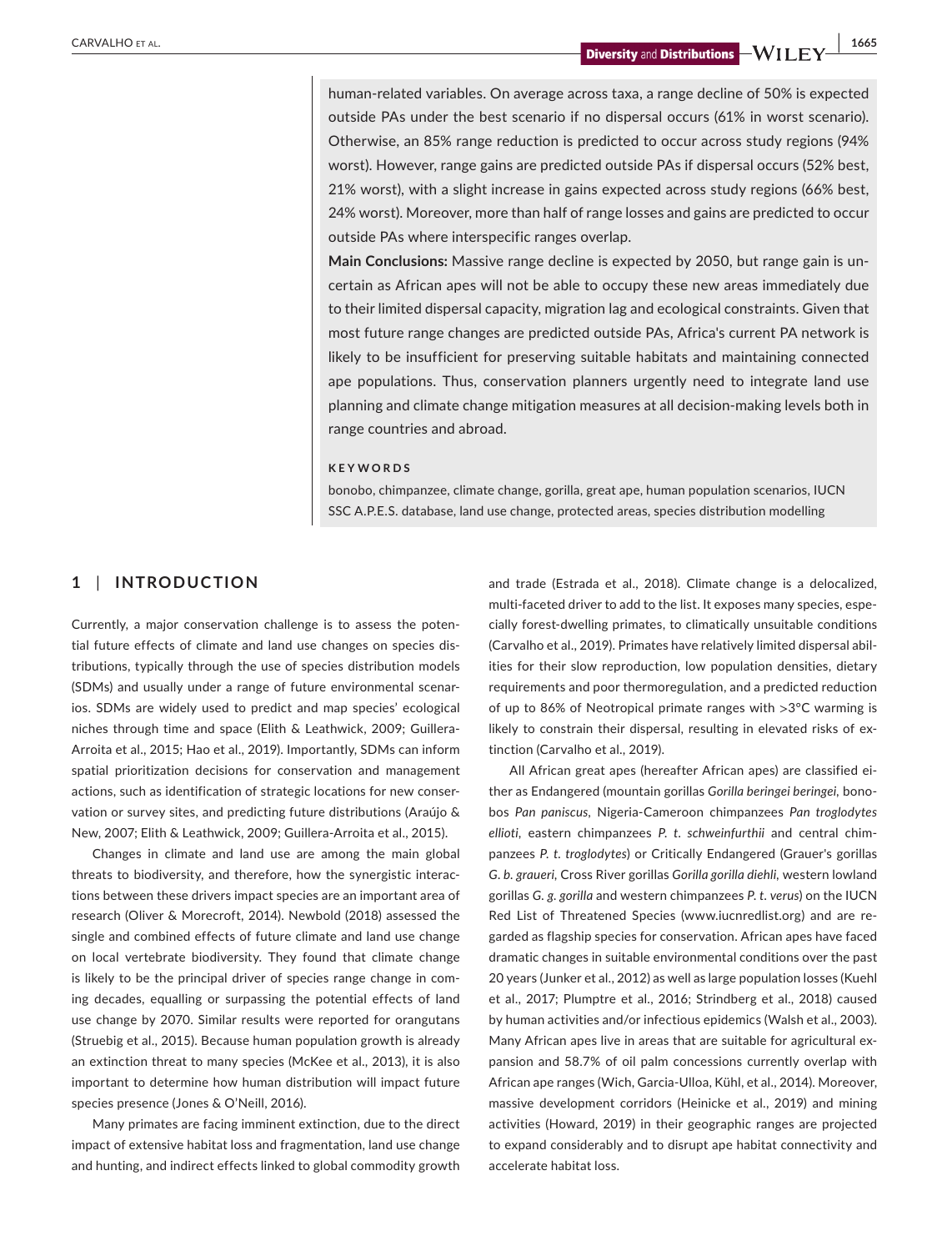**1666 WILEY Diversity** and Distributions **and CARVAL AUTOR CARVALHO ET AL.** 

Most African apes occur outside protected areas (PAs) (Freeman et al., 2018; Heinicke et al., 2019; Strindberg et al., 2018; Wich, Garcia-Ulloa, Kühl, et al., 2014). Importantly, PAs will not be exempt from climate change (Araújo et al., 2011), and shifts in species range as predicted by future scenarios would certainly determine the degree of species representation inside and outside PAs. Improving the effectiveness of conservation efforts inside and outside PAs as well as habitat connectivity would allow apes to disperse to new climatically suitable areas, and favour ape population survival in the long term.

The influence of the combined effects of current climate conditions and anthropogenic disturbances on African ape distribution have been widely explored (Clee et al., 2015; Hickey et al., 2013; Junker et al., 2012; Plumptre et al., 2016; Strindberg et al., 2018). In contrast, few studies have only examined future effects of climate change (Clee et al., 2015; Lehmann et al., 2010; Thorne et al., 2013) or human disturbances (Wich, Garcia-Ulloa, Kühl, et al., 2014), but how future synergistic interactions among climate, land use and human population changes will affect African apes and their habitat has been largely unexplored.

Here, we combine data on projected climate, land use and human population changes to model taxon-specific distribution of African apes for the year 2050. We use the most comprehensive database on ape populations available, the IUCN SSC Ape Populations, Environments and Surveys database (A.P.E.S.) to predict the distribution of great apes on the African continent under best- and worstcase scenarios. We subsequently employ an ensemble forecasting approach to reduce the uncertainty among different models and future scenarios (Araújo & New, 2007; Thuiller, 2004) and estimate the proportional change in range size in 2050 relative to current estimated range sizes for African apes by considering (1) only areas outside PAs by assuming complete effectiveness of PA management and consequently complete range stability within PAs, (2) the entire study region and (3) interspecies range overlap. Specifically, we addressed the following questions: (a) What is the extent of range loss by 2050? and (b) What is the proportion of new range predicted under future scenarios? Given that range loss and gain occur at different time scales, we predict that massive range loss is likely to occur in the next 30 years, but range gain is more uncertain given that African apes will not be able to occupy these new areas immediately due to their limited dispersal capacity (Schloss et al., 2012), migration lag and ecological constraints.

# **2** | **METHODS**

# **2.1** | **African ape data**

We compiled information on African ape occurrence held in the IUCN SSC A.P.E.S. database, a repository that includes a remarkable amount of information on population status, threats and conservation for several hundred sites (Heinicke et al., 2019). We extracted all occurrence data, which are georeferenced point data of direct sightings and great ape signs (mostly night nests) collected over 20 years (1998–2017).

We obtained a total of 62,469 presence records across all (sub)species (hereafter taxon) (Appendix S1 in Supporting Information, Table S1.1). We first checked the spatial autocorrelation of these records using Ripley's K-function (spatstat package; Baddeley et al., 2015) in R version 4.0.2 (R Development Core Team, 2020) and then rarefied the presence data by removing those points within a certain distance of one another (ecospat package; Di Cola et al., 2017), resulting in 5,203 presence records (Fig. S1.1, Table S1.1).

Although these data may be spatially biased as sampling effort is unevenly spread over the ape ranges, presence-only data are commonly the most available and hence most frequently used in SDMs (Phillips et al., 2009). The taxon occurrence data we used were collected during systematic site-based wildlife and human impact surveys, often in or close to PAs, Forest Stewardship Council (FSC) certified and other logging concessions, or from habituated populations. Those surveys were generally based on some prior knowledge of occurrence which can distort an SDM (Phillips et al., 2009). Different approaches have been applied to account for biased datasets: random background, bias background, geographic thinning/ filtering and environmental filtering (Aiello-Lammens et al., 2015; Fourcade et al., 2014; Phillips et al., 2009; Varela et al., 2014). Thus, we considered all approaches, and we included distances to roads, villages and PAs for the bias background as they are known to influence the distribution of African apes (Carvalho et al., 2013). We extracted data on roads and villages (from [http://sedac.ciesin.colum](http://sedac.ciesin.columbia.edu/) [bia.edu/](http://sedac.ciesin.columbia.edu/)) and PAs (from [https://www.protectedplanet.net/\)](https://www.protectedplanet.net/) within each taxon's range. For each taxon, we selected the approach with the best performance by visually inspecting the greatest overlap between taxon occurrence and each sampling bias layer (Fig. S1.2). Given that the geographic thinning approach performed best for all taxa, we integrated it into the SDMs for sampling bias correction (Fig. S1.2, Table S1.1). We also checked the spatial autocorrelation of this bias layer using Ripley's K-function (Fig. S1.1).

We delineated taxon-specific study regions to avoid unrealistic geographical predictions (Anderson & Gonzalez, 2011). For this, we created buffers bounding IUCN range polygons (IUCN (2020)) and including all occurrence data for each taxon (Table S1.1) (Jantz et al., 2016; Junker et al., 2012; Thorne et al., 2013). We defined the size of each buffer according to the range size of each taxon (Table S1.1). Whenever the buffer overlapped with a known geographic barrier to ape dispersal (e.g. major rivers), we disregarded that area.

Model algorithms require presence and absence data, so we randomly generated a set of 10,000 pseudo-absence occurrences (Barbet-Massin et al., 2012; Guillera-Arroita et al., 2015; Phillips et al., 2009) within the study region of each taxon, except for *G. b. beringei*. Only 1,000 background occurrences were created for mountain gorillas due to their small range.

### **2.2** | **Predictor variables**

We selected predictor variables based on their importance for African ape ecology (Clee et al., 2015; Lehmann et al., 2010), while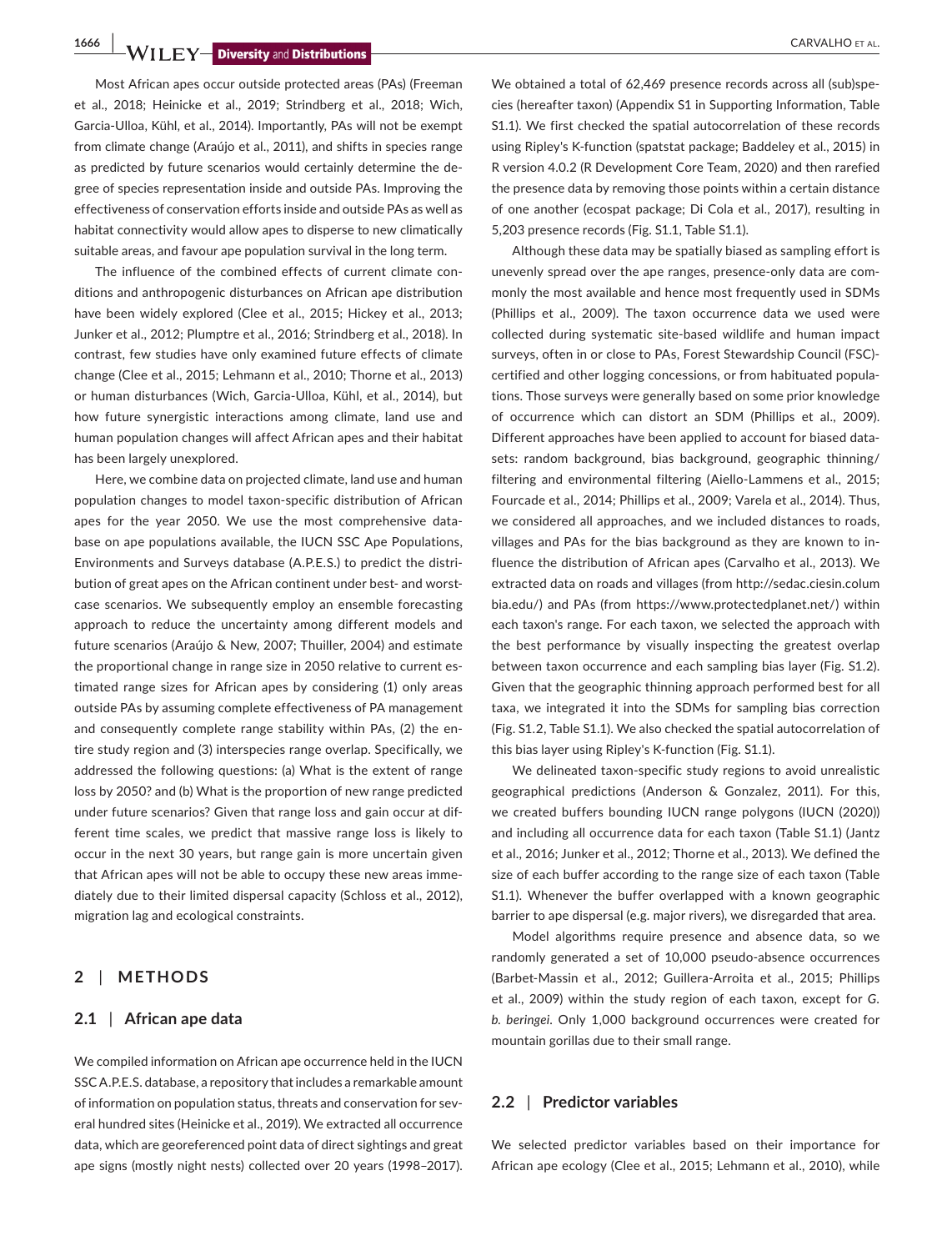guaranteeing data availability for current and future (2050) conditions under best- and worst-case scenarios and minimizing correlation between variables. We compiled the following climatic variables for present and future conditions from Worldclim (periods of 1950–2000 and 2050, respectively; Hijmans et al., 2005): annual mean temperature (bio1), maximum temperature (bio5), annual precipitation (bio12) and precipitation seasonality (bio15). For future predictions, we chose a best scenario (i.e. high mitigation scenario, CCSM4 RCP 4.5) and a worst scenario (i.e. low mitigation scenario, HadGEM-ES RCP 8.5; for more details see Carvalho et al., 2019). Land use/cover data for current conditions and 2050 projections were compiled from the Land use Harmonization Project (period of 1500–2100; Table S1.1; Chini et al., 2014; Hurtt et al., 2011). This dataset represents a set of land use change and emission scenarios for studies of human impact on the past and future global carbonclimate system. Again, we considered a best scenario (MiniCam RCP 4.5) and a worst scenario (MESSAGE RCP 8.5) (Carvalho et al., 2019). We focused on the land use states that best represent land cover types where great apes can be found: primary land (i.e. natural vegetation, either forest or non-forest, undisturbed by humans), secondary land (i.e. natural vegetation previously disturbed by agriculture or wood harvesting) and cropland.

We based human population scenarios on a new set of future societal development scenarios, namely Shared Socioeconomic Pathways (SSP) (Jones & O'Neill, 2016). These future scenarios are based on both qualitative narratives of future development and quantitative projections of key elements such as human population growth at the national level, educational composition, urbanization and economic growth. These data are available from 2010 to 2100 for urban and rural populations. We used two future scenarios, SSP1 and SSP3, given that they represent best and worst scenarios, respectively.

Firstly, we extracted all variables for the extent of the study region of each taxon, resampled onto a 5km x 5km equal-area grid and transformed them into the WGS 1984 geographic coordinate system. Secondly, for each taxon, we computed and visualized a Pearson correlation matrix to assess the collinearity among variables (Fig. S1.3). To overcome existing issue with multicollinearity, we used a principal component analysis (PCA) instead of the original set of environmental variables (De Marco & Nóbrega, 2018). For that, we considered both present and future conditions to perform a PCA for each taxon and then used PCA loadings for each scenario to create PCA-derived variables. Finally, we selected the loadings of the first four PCA axes because they explained more than 79% of variance (Table S1.2). We performed data analyses using the software R and ArcMap version 10.7.1 (ESRI, 2011).

### **2.3** | **SDM performance and ensemble forecasting**

We predicted future African ape distributions using an ensemble forecasting approach (i.e. combining predictions from individual models into an ensemble as implemented in the biomod2 package;

 **CARVALHO** ET AL. **1667**<br>**Diversity** and **Distributions**  $\rightarrow$  **Will**  $\rightarrow$  **1667** 

Thuiller et al., 2016). We selected two correlative algorithms, generalized linear model (GLM) and generalized additive model (GAM), and three machine-learning techniques, Maxent, random forest (RF) and artificial neural networks (ANN) to build predictive SDMs for each species. These algorithms have been shown to perform well in previous SDMs (Elith et al., 2006; Thuiller et al., 2009). We decided to keep the default settings of "biomod2" for each algorithm to avoid an overwhelming complexity of the study outcomes and for ease of comparison between taxa.

For the present time period only, we assessed the predictive performance of each model through cross-validation using a bootstrap approach, that is partitioning of the presence data, using 80% of presences, randomly selected, for model calibration and 20% for evaluation, and repeating this procedure five times (Thuiller et al., 2009). We evaluated the performance of each model by the "true skill statistic" metric (TSS) (Allouche et al., 2006). TSS is an accuracy measure that accounts both for omission errors (i.e. the percentage of true presences predicted as absences are minimized) and commission errors (i.e. the percentage of true absences predicted as presences are minimized), is affected by prevalence (Leroy et al., 2018; Somodi et al., 2017) and ranges from −1 to 1, with a prediction accuracy considered similar to "random" when ≤0, "poor" in the range 0.2–0.5, "useful" in the range 0.6–0.8 and "good" to "excellent" when >0.8 (Allouche et al., 2006).

Ensemble forecasting has been widely employed to reduce the uncertainties associated with using a single algorithm and is a useful method to account for uncertainties of extrapolation of species– environment relationships outside the environments sampled by the species data (Araújo & New, 2007; Hao et al., 2019; Thuiller et al., ,2009, 2019). We chose to apply the weighted mean ensemble method, which scales predictions of different models by weights based on some measure of predictive performance (Araújo & New, 2007; Thuiller et al., 2009). We included only individual models that reached at least "useful" predictive accuracies (TSS>0.7) in ensemble models whenever possible (except for *G. b. graueri*, *G. g. gorilla* and *P. t. troglodytes* TSS>0.5; *P. paniscus* and *P. t. verus* TSS>0.6), to map the current and future range predicted for each taxon (Thuiller et al., 2019). For each modelling approach, we repeated the modelling five times (cross-validation) and given the five modelling algorithms and the three repetitions for variable importance (see below), we obtained an ensemble of 75 predicted distributions for each taxon for each time period (present and 2050) and future scenarios (best and worst scenarios).

# **2.4** | **Relative importance of PCA-derived variables**

For each taxon, we calculated the importance of PCA-derived variables by correlating the fitted values of the full models with those from the model in which the values of the PCA-derived variables were randomly permuted. We repeated this procedure three times (default settings of "biomod2" were used) and used the average Pearson's correlation to measure variable importance. A high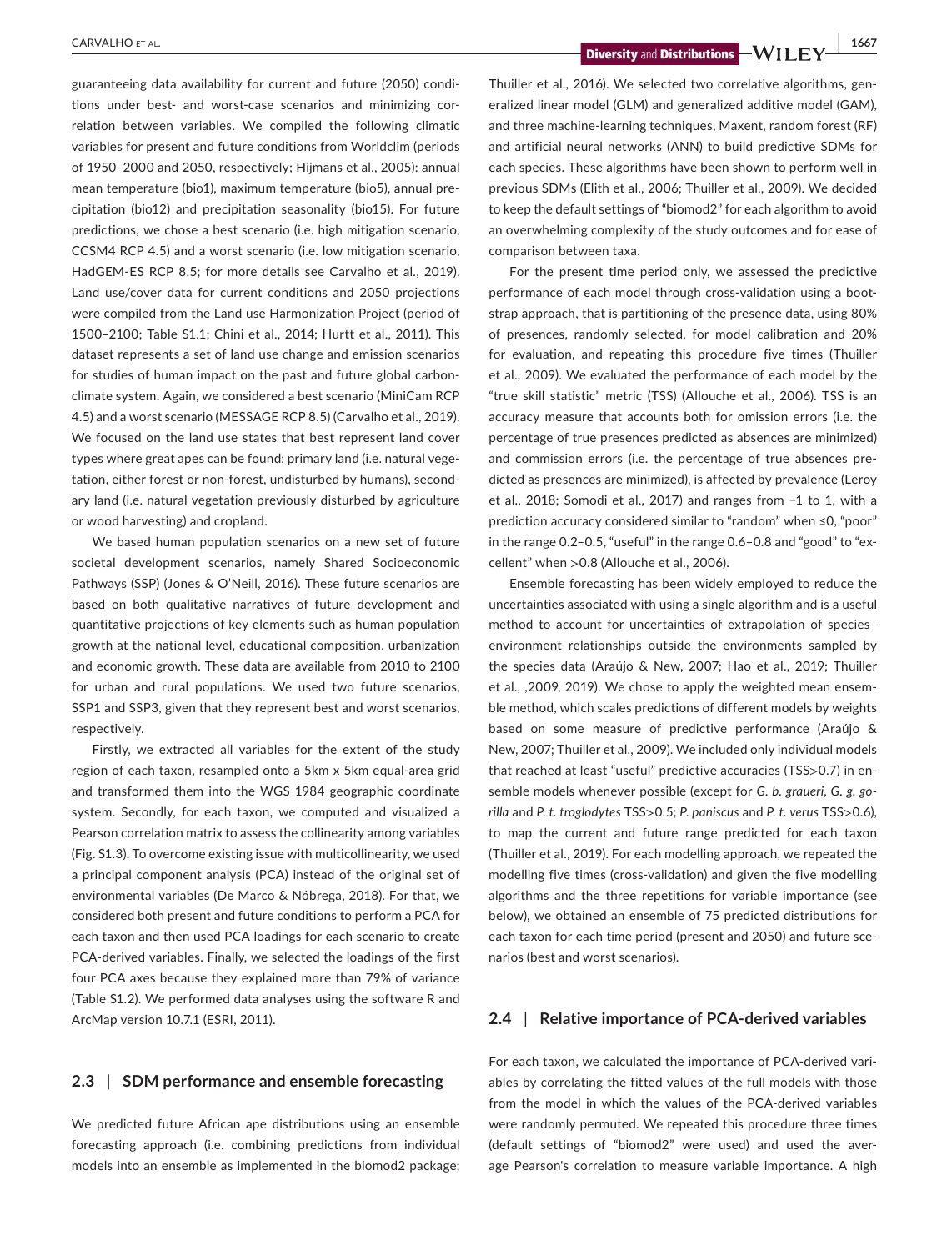**1668 WILEY Diversity and Distributions** 

correlation between the values from the full and permuted models indicates that the PCA-derived variable has a low importance, contributing poorly to the model. We then ranked each PCA-derived variable value based on the correlation coefficients and reversed its relative importance and scaled from 0 to 1, the more influential PCAderived variables for the model representing those with a higher relative importance (Thuiller et al., 2009). By identifying the most influential PCA-derived variable for the model, we further selected the original variables with the strongest loading (i.e.  $> |0.4|$ ) to better describe the most important variables influencing each taxon's distribution.

# **2.5** | **Species range change**

For each taxon, we estimated the proportional change in range size, in 2050 compared to the present, by subtracting the future prediction ensemble output from the SDMs for the best and worst scenarios from that under current conditions. Firstly, we considered as a cut-off the maximum value of TSS to create binary predictive outputs from ensemble models (Thuiller et al., 2019). Secondly, we identified areas of range loss (i.e. sites where the species is present at the moment but is likely to be absent in the future), gain (i.e. sites where the species is absent at the moment but is likely to be present in the future), stability (i.e. sites where the species is potentially present at the moment and is likely to be present in the future) and absence (i.e. sites where the species is absent at the moment and is likely to be absent in the future). For this, we considered range change under two contrasting dispersal scenarios: full dispersal, which assumes

that the species can disperse to new suitable areas in the future; and no dispersal, which assumes that the species will be unable to disperse and only the overlap between present and future distributions will be the expected range for the species (Thomas et al., 2004). Finally, we extracted this information for (1) areas outside PAs only, (2) the entire study region and (3) range overlap where areas of loss, gain, stability and absence were the same between taxa.

# **3** | **RESULTS**

In general, predictive performance of the individual models based on TSS was "poor" to "excellent," depending on the algorithm and taxon (Appendix S2 in Supporting Information, Fig. S2.1a). On average, RF models performed best relative to GLMs which performed worst at predicting species distributions. Importantly, with TSS scores >0.5 ensemble models had good predictive performance and clearly outperformed individual models (Figure 1a, Fig S2.1a). For each taxon, the most important variables were the same in all individual models (Fig. S2.1b, Table S1.2). Our ensemble models indicated that the distribution of all taxa is strongly influenced by all predictors, particularly by human-related variables (Figures 1b, 2; Table S1.2).

We do not show results regarding range change for mountain and Cross River gorillas given the extreme range loss obtained, that is complete loss of suitable habitat and no new suitable habitat predicted under both future scenarios. Under the assumption of complete range stability in PAs, both future scenarios agree that, on average, more than half of suitable range is likely to be lost if no dispersal occurs (50% best, 61% worst) (Figures 3, 4, Fig S2.2,



**FIGURE 1** Results of the ensemble models for each African ape taxon. (a) Predictive performance (mean TSS values and respective standard deviation (*SD*)) and (b) PCA-derived variable importance (mean and *SD* of the correlation values). Taxon name abbreviations: gbb – *Gorilla beringei beringei*, gbg – *G. b. graueri*, ggd – *Gorilla gorilla diehli*, ggg – *G. g. gorilla*, ppan – *Pan paniscus*, pte – *Pan troglodytes ellioti*, pts – *P. t. schweinfurthii*, ptt - *P. t troglodytes*, ptv – *P. t. verus*. Background colours in plot (a) corresponds to TSS performance: red – "poor," yellow –"useful," and green –"good to excellent." For details about the PCA loadings in plot (b), see Figure 2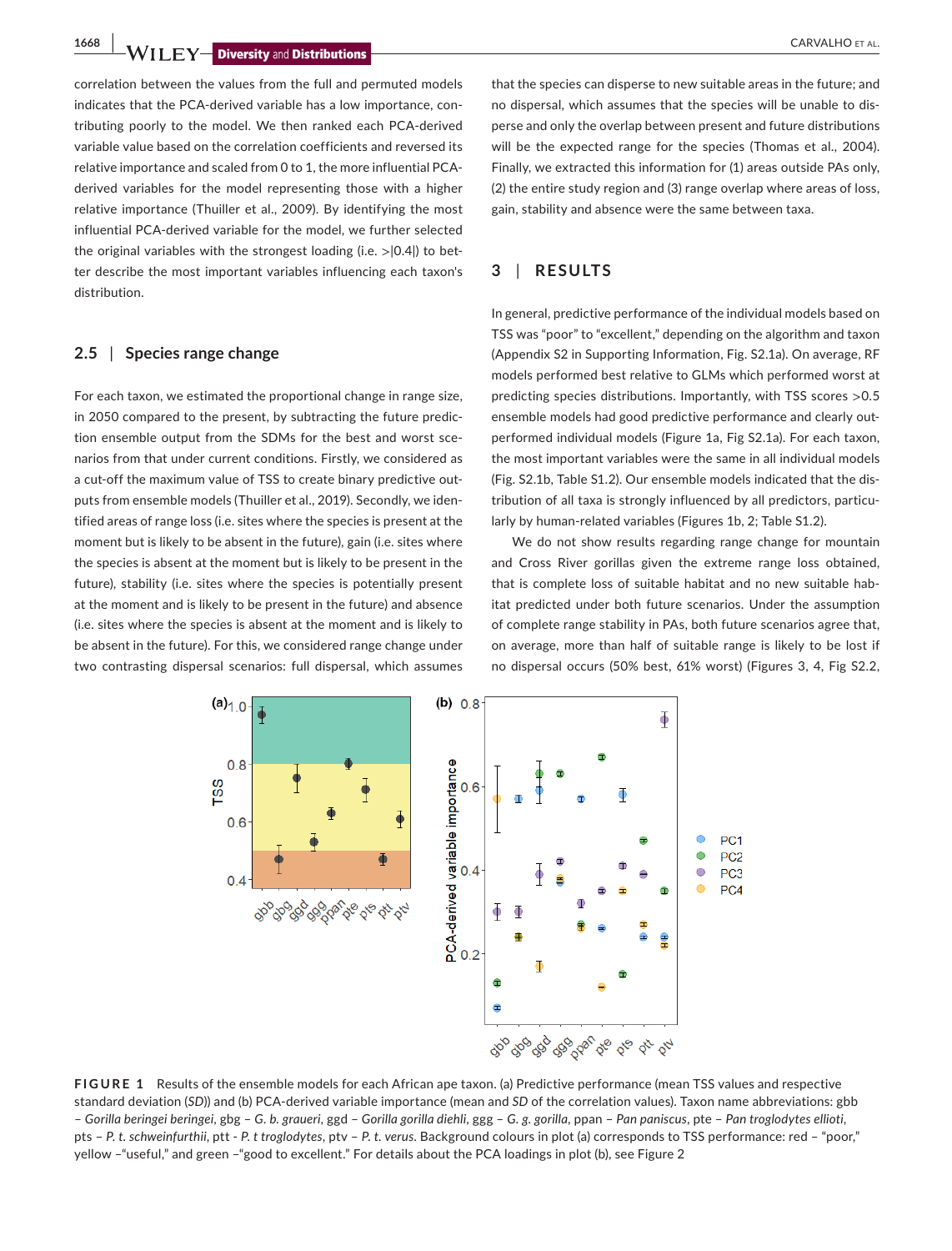

**FIGURE 2** Taxon-specific variable loadings for the first four PCA axes. Only loadings >|0.4| are shown. Taxon name abbreviations: gbb – *Gorilla beringei beringei*, gbg – *G. b. graueri*, ggd – *Gorilla gorilla diehli*, ggg – *G. g. gorilla*, ppan – *Pan paniscus*, pte – *Pan troglodytes ellioti*, pts – *P. t. schweinfurthii*, ptt – *P. t troglodytes*, ptv – *P. t. verus*. For more details see Table S1.2. Legend colours represent the following: pink – climate-related variables, green – habitat-related variables and orange – human-related variables

Fig S2.3; Table 1). Most suitable range is predicted to be lost if the entire study region is considered (85% best, 94% worst). However, if dispersal occurs, most suitable range gain is predicted outside PAs under both future scenarios (52% best or 21% worst versus 66% best or 24% worst for the entire study region) (Figures 3, 4, Table 1). The range of *G. b. graueri* overlaps completely with that of *P. t. schweinfurthii*, but only 16% of the latter overlaps with the former (Figure 5). In contrast, both ranges of *G. g. gorilla* and *P. t. troglodytes* fully overlap (99% and 95%, respectively). Under both future scenarios, no reduction in range overlap between *G. b. graueri* and *P. t. schweinfurthii* is predicted if no dispersal occurs, but half of gains are expected outside PAs if dispersal occurs (Figure 5, Table 1). In contrast, more than half of losses and gains are predicted where the ranges of *G. g. gorilla* and *P. t. troglodytes* overlap, particularly outside of PAs. Moreover, range stability is expected outside PAs (*G. g. gorilla*: 27% best, 4% worst; *P. t. troglodytes*: 18% best, 4% worst).

# **3.1** | *Gorilla beringei beringei* **(mountain gorilla)**

All model algorithms performed equally well at predicting mountain gorilla distribution (Figure 1a, Fig S2.1a). Cropland, human population and secondary land were important predictors in the majority of individual and ensemble models, whereas annual precipitation and secondary land were the strongest determinants of mountain gorilla distribution in ANN models (Figures 1b, 2, Fig S2.1b; Table S1.2). This taxon is confined to fragmented habitat remnants in a sea of agriculture, within which human population (2–10 people  $km^{-2}$ ) is low, and secondary land (>60%) and annual precipitation (1,200–1,600 mm) are high (Fig. S1.4). All predictors will increase by 2050 under both future scenarios, except for annual precipitation and secondary land which are predicted to decrease under the worst scenario. The representativeness of PAs within the study region of mountain gorillas is the highest (36%) among all taxa.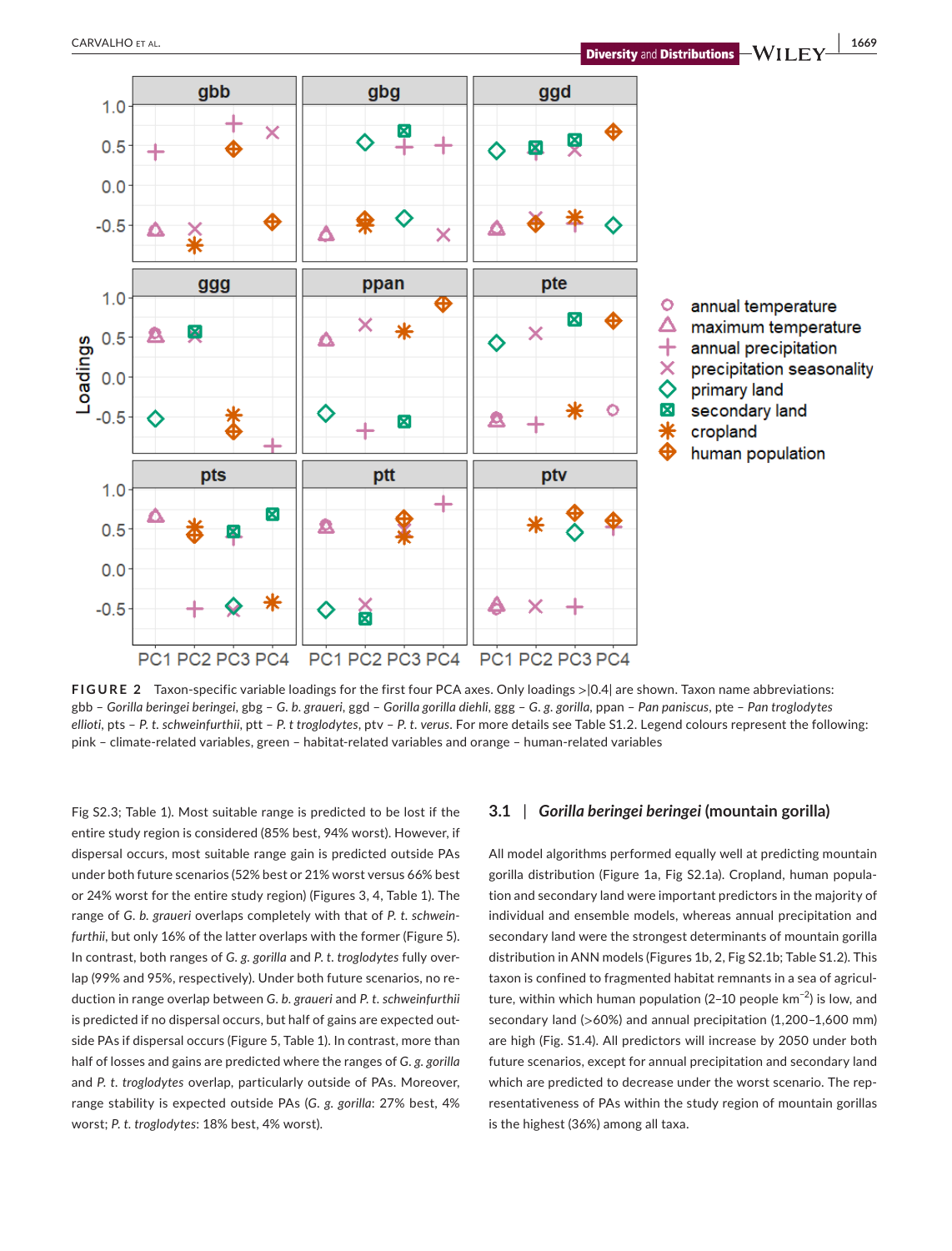

**FIGURE 3** Ensemble forecasting of the future (best- and worst-case scenarios) range change for (a) *Gorilla* spp and (b) *Pan* spp based on weighted mean and the true skill statistics (TSS). Results for *G. beringei beringei* and *G. gorilla diehli* are not shown. Details of range change for each taxon are provided in Figure. S2.3. Taxon name abbreviations: gbg – *G. b. graueri*, ggg – *G. g. gorilla*, ppan – *Pan paniscus*, pte – *Pan troglodytes ellioti*, pts – *P. t. schweinfurthii*, ptt – *P. t troglodytes*, ptv – *P. t. verus*

### **3.2** | *Gorilla beringei graueri* **(Grauer's gorilla)**

On average, RF, Maxent and GAM models performed best in predicting the distribution of Grauer's gorillas (Fig S2.1a), in which annual and maximum temperatures were the most important explanatory variables (Figures 1b, 2, Fig S2.1b; Table S1.2). In contrast, cropland, human population and primary land were the most influential variables in those models that performed more poorly such as GLM and ANN models. The study region of this taxon is characterized by mean annual temperatures of 14–20°C, maximum temperatures of 20-30°C, low human population (5-10 people  $km^{-2}$ ), high primary land cover (>80%) and very low cropland cover (<8%) (Fig. S1.4). Both climatic variables, proportion of cropland and human population density are expected to increase and primary land to decrease under both future scenarios.

Only one quarter of the study region is in PAs. Under the assumption of complete range stability in PAs, Grauer's gorillas are predicted to lose three quarters of their range under both future scenarios if no dispersal occurs, with most range predicted to be lost if the entire study region is considered (Figure 4, Fig S2.3; Table 1). No new suitable areas are expected outside PAs, but range gain is predicted inside PAs under the best scenario if dispersal occurs. Under both future scenarios, range loss is expected outside PAs where losses are also predicted for eastern chimpanzees (Figure 5, Table 1). Under the best scenario, almost half of the gains overlap with range gains predicted for eastern chimpanzees.

# **3.3** | *Gorilla gorilla diehli* **(Cross River gorilla)**

All model algorithms performed equally well at predicting the distribution of Cross River gorillas (Figure 1a, Fig S2.1a), and all predictors ranked equally in importance in both individual and ensemble models (Figure 1b, Fig S2.1b). Annual temperature, maximum temperature and primary land were strongly associated with PC1, and annual precipitation, seasonal variation in precipitation (precipitation seasonality), human population and secondary land with PC2 (Figure 2, Table S1.2). Annual temperatures of 20–26°C, maximum temperatures of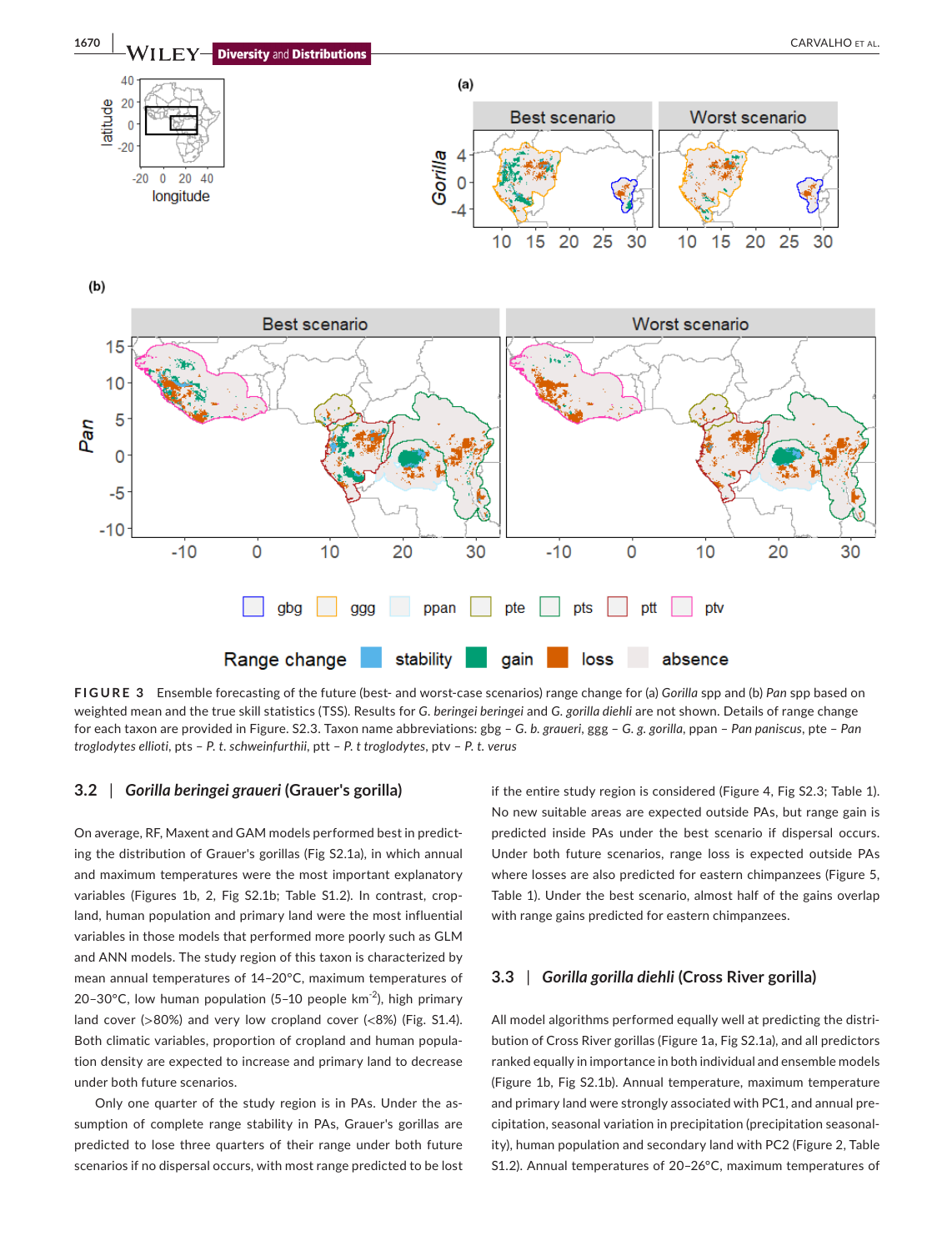**FIGURE 4** Predicted percentage change outside protected areas (filled bars) in African ape ranges by 2050 under the best- and the worst-case scenario, assuming either no dispersal (loss) and dispersal (gain). Shaded and filled bars together represent the results for the entire study region. Taxon name abbreviations: gbg – *G. b. graueri*, ggg – *G. g. gorilla*, ppan – *Pan paniscus*, pte – *Pan troglodytes ellioti*, pts – *P. t. schweinfurthii*, ptt – *P. t troglodytes*, ptv – *P. t. verus*



No dispersal

28–32°C, annual precipitation of 1,800–2,400 mm and seasonal variation in precipitation (66–72 mm), at least 60% of primary land and the rest secondary land ( $>40\%$ ) and low human population ( $<$ 4 people km−2) are suitable conditions found in the study region of this taxon (Fig. S1.4). According to both future scenarios, climatic variables and human population density are predicted to increase and the primary land to be lost completely. The proportion of PAs within the study region of Cross River gorillas is the lowest (9%) among all taxa.

# **3.4** | *Gorilla gorilla gorilla* **(western lowland gorilla)**

On average, RF and ANN models performed best at predicting western lowland gorilla distribution (Fig. S2.1a). All individual and ensemble models showed that seasonal variation of precipitation and the proportion of secondary land are important predictors of western lowland gorilla distribution (Figures 1b, 2, S2.1b; Table S1.2). Areas characterized by high seasonal variation in precipitation (30–80 mm) and presence of secondary land (20%–80%) provide suitable conditions for the persistence of this taxon (Fig. S1.4). According to both future scenarios, seasonal variation in precipitation will not change, but secondary land cover is predicted to increase under the best scenario.

Only 17% of the study region of western lowland gorillas is in PAs. Assuming no dispersal, more than half of predicted range loss will occur outside PAs under both future scenarios (Figure 4, Fig. S2.3; Table 1). If the entire study region is considered, a loss of more than three quarters of their range is predicted under the best scenario, and most of the taxon's range is likely to disappear under the worst scenario. With dispersal, however, substantial range increases outside PAs are predicted under both future scenarios, with a slight increase if the whole study region is considered (Figure 4, Fig. S2.3; Table 1). Under both future scenarios, most losses are expected outside PAs where losses for central chimpanzees were also predicted

(Figure 5, Table 1). Slightly higher values were found for the entire study region. Gains in range overlap are predicted outside PAs (Figure 5, Table 1). Importantly, 27% or 4% of range stability is expected where central chimpanzees are also predicted to be present under the best and worst scenarios, respectively.

**Dispersal** 

# **3.5** | *Pan paniscus* **(bonobo)**

On average, RF and ANN models performed best in predicting bonobo distribution (Fig. S2.1a). Annual temperature, maximum temperature and primary land were important predictors of bonobo distribution in both individual and ensemble models (Figures 1b, 2, Fig. S2.1b; Table S1.2). Favourable environmental conditions in the study region of this taxon are annual temperatures of 24–26°C, high maximum temperatures of 30–33°C and primary land cover (>80%) (Fig. S1.4). Both temperature variables are predicted to increase and primary land to decrease in the future.

PAs represent only one fifth of the study region of bonobos. Under both future scenarios, only one third of its range outside PAs is predicted to be lost if no dispersal occurs, with almost three quarters predicted to be lost if including the entire study region (Figure 4, Fig. S2.3, Table 1). The taxon's range is predicted to expand into new areas and, if bonobos disperse, substantial range gains are predicted outside PAs under future scenarios, with a slight increase expected for the entire study region (Table 1).

# **3.6** | *Pan troglodytes ellioti* **(Nigeria-Cameroon chimpanzee)**

All model algorithms performed equally well at predicting Nigeria-Cameroon chimpanzee distribution (Figure 1a, Fig S2.1a). Annual

 **CARVALHO ET AL. 1671 1671 Diversity and Distributions WII FY** 1671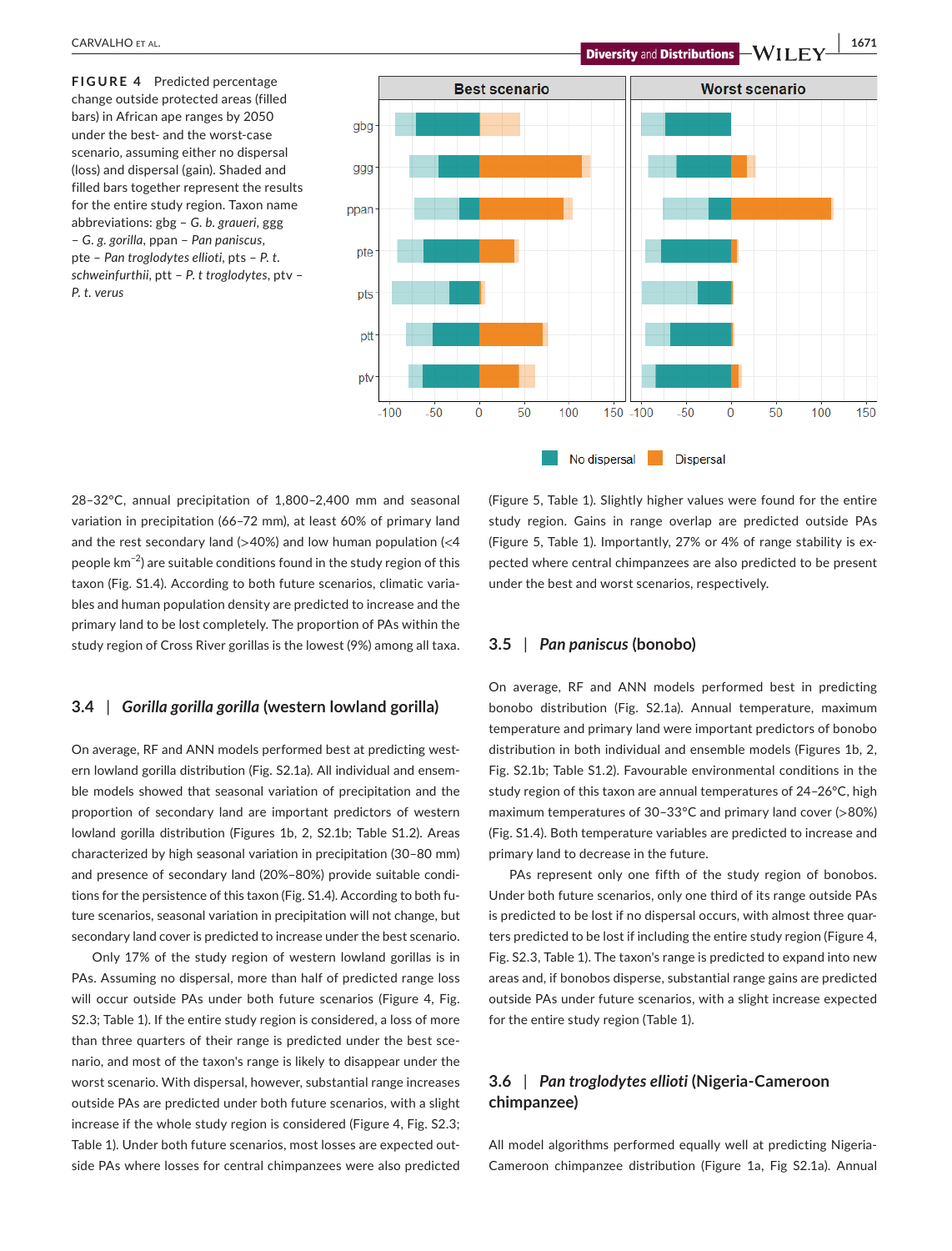**1672 WII FY** Diversity and Distributions **and CARVALHO ET AL.** CARVALHO ET AL.

|                     | No dispersal scenario |         |                      |         | <b>Dispersal scenario</b> |                |                      |                |
|---------------------|-----------------------|---------|----------------------|---------|---------------------------|----------------|----------------------|----------------|
|                     | <b>Outside PAs</b>    |         | <b>Entire region</b> |         | <b>Outside PAs</b>        |                | <b>Entire region</b> |                |
| <b>Taxon</b>        | <b>Best</b>           | Worst   | <b>Best</b>          | Worst   | <b>Best</b>               | Worst          | <b>Best</b>          | Worst          |
| $gbg^*$             | 71(3)                 | 74(3)   | 94                   | 100     |                           |                | 46 (15)              |                |
| $**$<br>ggg         | 46 (45)               | 61(61)  | 78 (66)              | 93 (70) | 114 (49)                  | 17(10)         | 124 (49)             | 27(10)         |
| ppan                | 22                    | 25      | 72                   | 76      | 94                        | 11             | 104                  | 114            |
| pte                 | 62                    | 79      | 91                   | 96      | 39                        | 6              | 44                   | 8              |
| pts                 | 33                    | 38      | 97                   | 99      | $\overline{2}$            | $\overline{2}$ | 7(7)                 | $\overline{2}$ |
| $\mathsf{ptt}^{**}$ | 52 (43)               | 68 (44) | 81 (45)              | 96 (48) | 71 (55)                   | 4(1)           | 77(55)               | 4(4)           |
| Ptv                 | 63                    | 84      | 79                   | 99      | 44                        | 8              | 63                   | 12             |

*Note:* The percentage of interspecies range overlap is shown in parenthesis. Taxon name

abbreviations: gbg – *G. b. graueri*, ggg – *G. g. gorilla*, ppan – *Pan paniscus*, pte – *Pan troglodytes ellioti*,

pts – *P. t. schweinfurthii*, ptt – *P. t troglodytes*, ptv – *P. t. verus*.

\*range overlap between gbg and pts; \*\*range overlap between ggg and ptt

precipitation and seasonal variation of precipitation were the best predictors in both individual and ensemble models (Figures 1b, 2, Fig. S2.1b; Table S1.2). Areas with high annual precipitation (2,000– 3,500 mm) and pronounced seasonal variation of precipitation (50– 90 mm) offer suitable conditions for Nigeria-Cameroon chimpanzees (Fig. S1.4). Under the worst scenario, both annual precipitation and seasonal variation of precipitation are predicted to decrease.

Only one tenth of the study region is covered by PAs. If no dispersal occurs, most of the taxon's range is predicted to be lost outside PAs under both future scenarios (Figure 4, Fig. S2.3; Table 1). Greater losses can be expected when the entire study region is considered. In contrast, if dispersal occurs, substantial range gains are predicted outside PAs, particularly under the best scenario, and a slight increase is expected for the entire study region (Table 1).

# **3.7** | *Pan troglodytes schweinfurthii* **(eastern chimpanzee)**

On average, RF and Maxent models performed best in explaining eastern chimpanzee distribution (Fig. S2.1a). Annual and maximum temperatures were important predictors in most individual and ensemble models, except for RF models, where annual precipitation, seasonal variation in precipitation, primary land and secondary land performed best (Figures 1b, 2, Fig. S2.1b; Table S1.2). Eastern chimpanzees encounter suitable conditions where the annual temperature is low (10–20°C), and maximum temperature is between 15 and 30 °C (Fig. S1.4). Under the worst scenario, both temperature variables are predicted to increase.

Only one fifth of the study region of eastern chimpanzees is in PAs. According to both future scenarios, one third of the taxon's range is expected to be lost outside PAs if no dispersal occurs, with most range predicted to be lost if the entire study region is considered (Figure 4, Fig. S2.3; Table 1). In contrast, if dispersal occurs, a slight gain is expected outside PAs under both future scenarios, with a slight range expansion into new suitable areas expected for the

**TABLE 1** Results of the predicted change (%) in African ape ranges, assuming either no dispersal (loss) and dispersal (gain), for areas outside protected areas (PAs) only (assuming complete management effectiveness of PAs) and for the entire study region, by 2050 under the best- and the worst-case scenario

entire study region (Figure 4, Fig. S2.3; Table 1). None of the predicted losses are expected where their range overlaps with that of Grauer's gorilla, but all gains are expected where both ranges overlap (Figure 5, Table 1).

# **3.8** | *Pan troglodytes troglodytes* **(central chimpanzee)**

On average, RF, ANN and Maxent models performed best in predicting central chimpanzee distribution (Fig. S2.1a). Secondary land and seasonal variation of precipitation were the predictors of greatest importance in individual and ensemble models, except for GAM and Maxent models, where cropland and human population were slightly better predictors (Figures 1b, 2, Fig. S2.1b; Table S1.2). The study region of central chimpanzees is characterized by a relatively high percentage of secondary land (>40%), a human population density between 5 and 15 people km<sup>-2</sup>, seasonal variation of precipitation between 30 and 80 mm and low percentage of cropland (<15%) (Fig. S1.4). The best scenario predicts secondary land expansion, an increase in human population and a reduction in cropland area. Large increases in all variables are predicted under the worst scenario.

As was found for eastern chimpanzees, only one fifth of the study region of central chimpanzees is covered by PAs. A reduction of three quarters of range is expected outside PAs under both future scenarios if no dispersal occurs, with most range expected to be lost if the entire study region is included (Figure 4, Fig. S2.3; Table 1). Predictions of range gains for central chimpanzees suggest that substantial suitable habitat will become available outside PAs under the best scenario, with a slight increase if assuming the entire study region (Table 1). Under both future scenarios, most losses were predicted outside PAs in the same geographic areas where losses for western lowland gorillas are also expected, with a slight increase expected for the entire study region (Figure 5, Table 1). The same trend was predicted for gains (Table 1).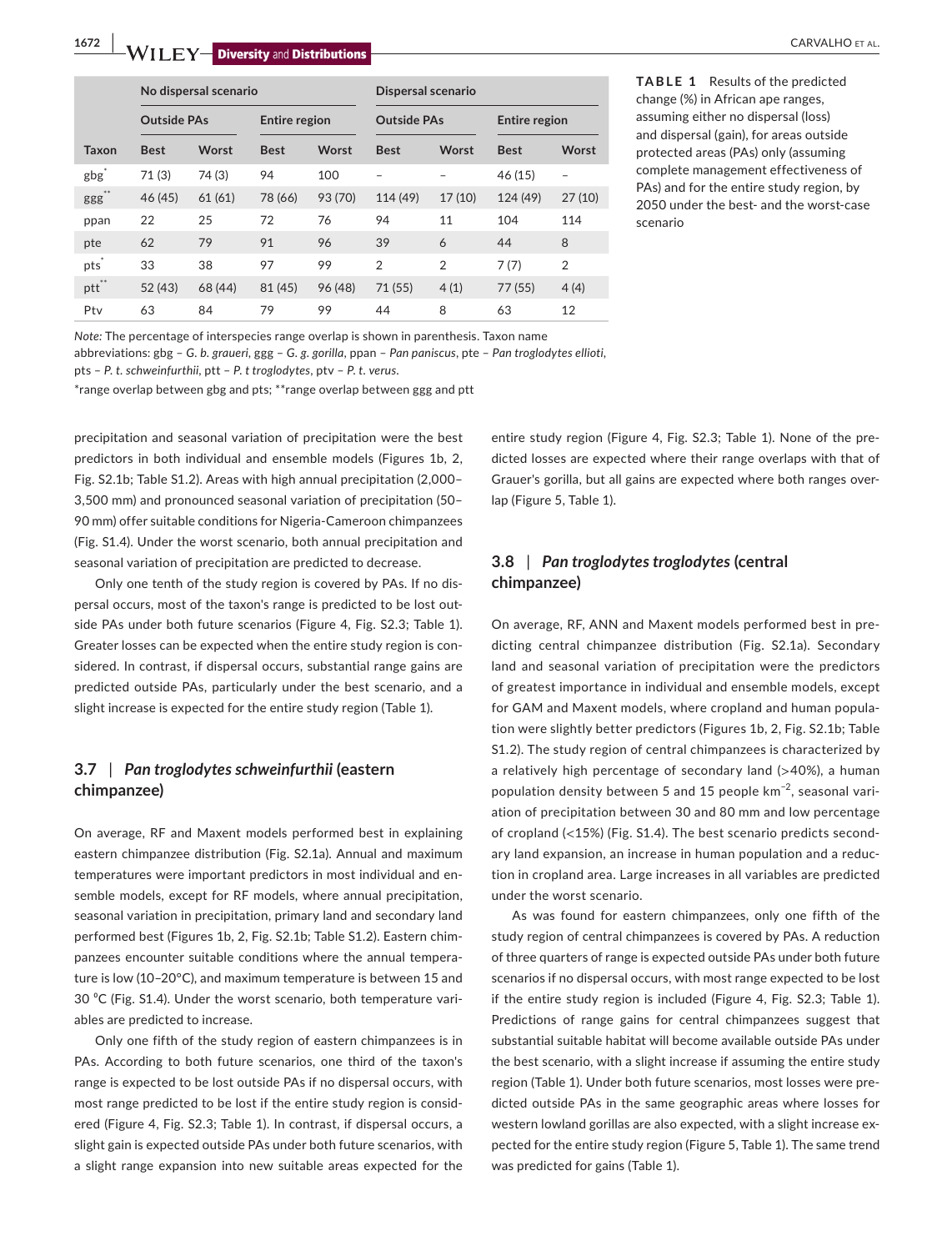

**FIGURE 5** Predicted change in range overlap where areas of loss, gain, stability and absence were the same between (a) and (b) *Gorilla beringei graueri* (gbg) and *Pan troglodytes schweinfurthii* (pts), and between (c) and (d) *Gorilla gorilla gorilla* (ggg) and *Pan troglodytes troglodytes* (ptt), by 2050 under the best- and the worstcase scenario. The category "overlap" represents areas where taxa overlap but future range conditions are unlikely to be the same between them. The black lines represent protected areas

# **3.9** | *Pan troglodytes verus* **(western chimpanzee)**

On average, RF and ANN models performed best in predicting the distribution of western chimpanzees (Fig. S2.1a). Annual precipitation, primary land and human population were the most important variables in individual and ensemble models (Figures 1b, 2, Fig. S2.1b; Table S1.2). Current environmental conditions found in the study region of western chimpanzees are annual precipitation below 2,000 mm, a very high presence of human population (>10 people km−2) and high primary land cover (>60%) (Fig. S1.4). A large decrease in primary land and an increase in human population are predicted under both future scenarios.

Western chimpanzees have the widest geographic distribution among African apes; however, the representativeness of PAs is low (17%). Most range loss is predicted outside PAs under both future scenarios if no dispersal occurs, with a further increase in range loss if the entire study region is considered (Figure 4, Fig.

S2.3; Table 1). On the other hand, range gains are mostly anticipated outside PAs, particularly under the best scenario, if there is dispersal (Table 1).

# **4** | **DISCUSSION**

This is the first study to combine climate, land use and human population changes in an ensemble forecasting approach to predict taxon-specific distributions of African apes by 2050. All taxa are likely to experience marked range losses irrespective of whether complete effectiveness in PA management is assumed (50% best scenario, 66% worst scenario) or not (85% best scenario, 94% worst scenario). At the same time, new areas within taxon-specific study regions may become suitable (outside PAs: 52% best scenario, 21% worst scenario; entire study region: 66% best scenario, 24% worst scenario). Moreover, more than half of range losses and gains are expected to occur outside PAs where interspecific ranges overlap. Range gain and loss are processes which operate at very different time scales, and hundreds to thousands of years can be expected for a great ape to disperse into new suitable areas given its limited dispersal capacity (Schloss et al., 2012), migration lag and ecological constraints. The 30-year time frame considered here represents a bit more than an ape generation (Kuehl et al., 2017; Plumptre et al., 2016) and it is unlikely that migration into new areas during this time occurs to any greater extent. It is therefore very important that these results are not interpreted as indicating that range gain will definitely occur as effective protection of new suitable areas will need to be ensured for a great ape population to shift to such habitat. Importantly, massive range loss can be anticipated in the next 30 years given the 2%–7% of annual population decline previously estimated for great apes (Kuehl et al., 2017; Plumptre et al., 2016; Strindberg et al., 2018; Wich et al., 2016).

A previous study quantified changes in suitable environmental conditions for African apes between 1990 and 2000 and found that the greatest proportional reductions occurred for gorillas (*G. g. diehli*, with range losses of 59%; *G. b. graueri*, 52%; *G. g. gorilla*, 32%) and bonobos (*P. paniscus*, 29%) compared with chimpanzees (*P. t. troglodytes*, 17%; *P. t. verus*, 11%) (Junker et al., 2012). By incorporating variables derived from remote sensing into this habitat suitability model, a greater decline in suitable conditions was predicted for chimpanzees for the period 2000–2012 (*P. t*. *ellioti,* 35%; *P. t. schweinfurthii*, 89%; *P. t. troglodytes*, 66%; *P. t. verus*, 73%) (Jantz et al., 2016). Based on correlative models, half of the *P. t. ellioti* range was predicted to be lost by 2020 (Clee et al., 2015) while complete range collapse due to climate change was suggested for *G. b. beringei* by 2090 (Thorne et al., 2013). Given the small range of mountain gorillas and their highly restricted occurrence in mountain refuges as a result of human encroachment and the geographic barrier of the Rift Valley, one would expect them to be particularly susceptible to global warming and extinction. Thorne et al. (2013) compared correlative and mechanistic models to address the future effects of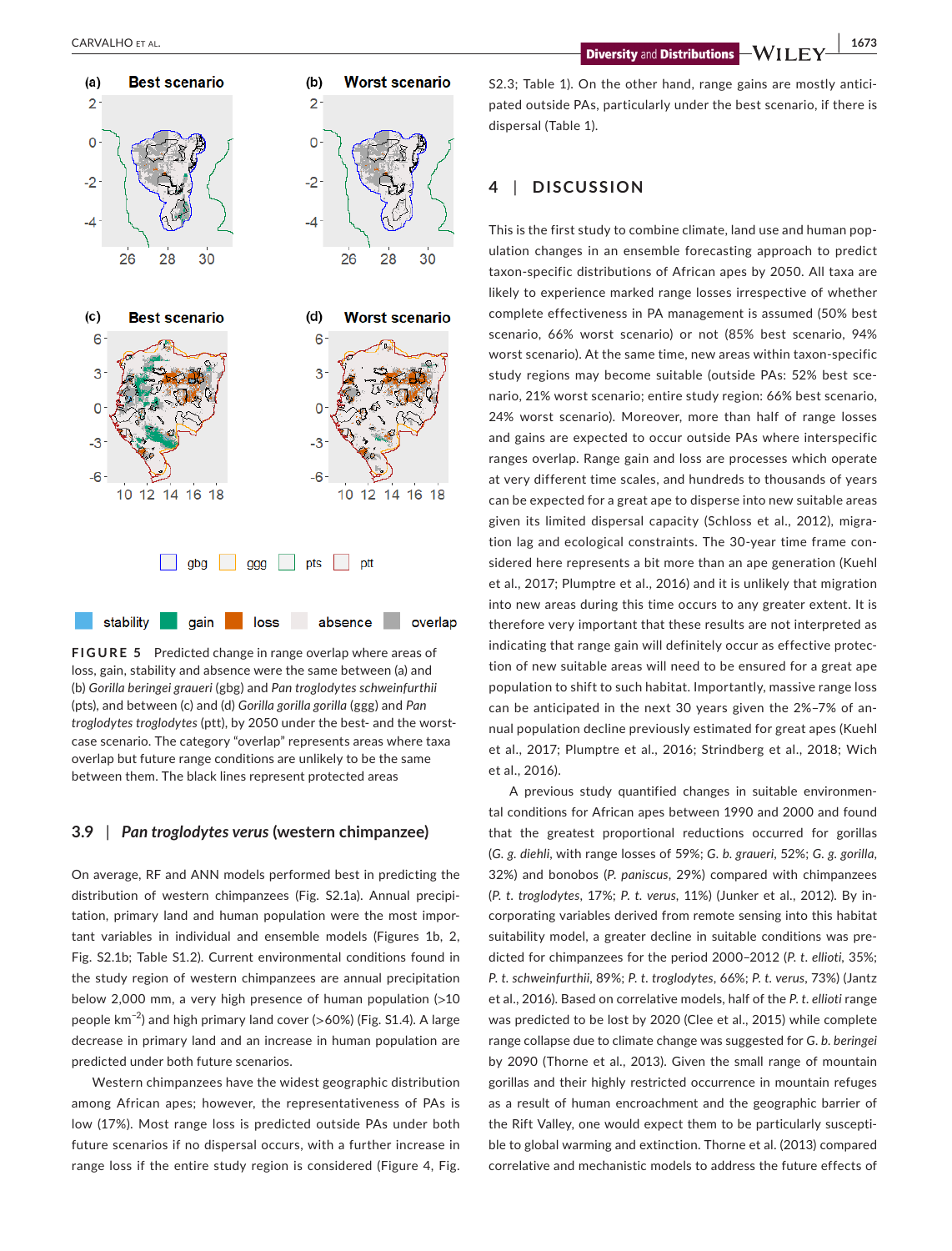**1674 WILEY Diversity** and Distributions **and CARVALHO ET AL.** CARVALHO ET AL.

climate change on mountain gorillas and found that correlative models predict more dramatic changes in range change than mechanistic models. In contrast, mechanistic models revealed that, if plant productivity remains unaffected, gorillas will be able to adapt to warming temperatures (Thorne et al., 2013).

Lehmann et al. (2010) employed a physiological/behavioural mechanistic approach to investigate how climate change under a worst scenario would influence African ape survival and reported that chimpanzees might lose 10% of current range and gorillas 75% by the year 2100. Our study concurs with these results for most gorilla taxa, but more than three quarters of chimpanzee range is predicted to be lost under both future scenarios if no dispersal occurs. However, our full dispersal scenario predicts range gains in new areas under both future scenarios for most taxa, in agreement with Lehmann's study. The different results regarding range loss predicted for chimpanzees can be explained as follows: (1) community size rather than animal density was considered in Lehmann's model and the minimum party size requirements were not allowed to vary in response to vegetation cover, otherwise losses up to 39% may be expected for chimpanzees; (2) the effect of climate change on great ape distribution is critically dependent on the minimum viable group size that apes require for survival, and a conservative value for minimum viable group sizes (i.e. 10 individuals) based on minimum observed group sizes (which is not exactly the same) was used in Lehmann et al. (2010). In contrast, if a greater number of individuals had been considered (i.e. 45 individuals, Lehmann et al., 2007) up to 50% of range loss would be expected for chimpanzees; (3) by including not only climatic variables as in Lehmann's study, but also relevant human-related variables known to have a strong effect on current great ape distribution, our models provide a better understanding of the combined effects of these global change drivers and imply that negative effects of climate change on African apes can be reduced through appropriate land use planning and management. Nevertheless, both approaches agree that future climate is predicted to dramatically change across African ape ranges.

Among the important climatic variables in determining resource availability and species distributions, and consequently, their effects on African ape time budgets, gorillas and chimpanzees are more sensitive to variations in temperature than in precipitation and they persist better in habitats with lower monthly temperature variation (Lehmann et al., 2010). Moreover, gorillas are predicted to be affected more than chimpanzees given the more restricted behavioural flexibility of gorillas to cope with temperature variation (Lehmann et al., 2010). Our study suggests that annual and maximum temperatures influence the distribution of most gorillas, bonobos and eastern chimpanzees, but not that of the other three subspecies of chimpanzee. Additionally, annual precipitation, and particularly its distribution over the wet and dry seasons, affects the distribution of most gorillas and most chimpanzees. These findings were also identified in shaping the distribution of Nigeria-Cameroon and central chimpanzees (Clee et al., 2015) and are indirect evidence of the marked influence of both temperature and precipitation on species niche with regard to dehydration and thermoregulation (Wessling et al., 2018).

Wich et al. (2014) investigated the representativeness of oil palm concessions within African ape ranges and found that more than half of the oil palm concessions are located within their current ranges. Moreover, potential future oil palm development is widely expected across their ranges, particularly in land outside PAs (Wich, Garcia-Ulloa, Kühl, et al., 2014). Thus, we can expect climate change to exacerbate range loss for African apes and consequently pose serious threats to species persistence, as they are anticipated to impact orangutans (Struebig et al., 2015). By integrating future climate and land use changes as well as human population scenarios, our predictions provide strong evidence for synergistic interactions among these global drivers constraining species distributions. We suggest that future studies assess how much of the new predicted suitable areas will African apes be able to colonize by considering a mechanistic approach that integrates population dynamics (as in Lehmann et al. 2010) and dispersal abilities.

# **4.1** | **Limitations of distribution models**

Modelling species responses to global environmental changes carries many uncertainties (Araújo & New, 2007; Thuiller et al., 2019). Using two future scenarios, two dispersal scenarios, an ensemble forecasting approach and including only a few but highly important predictors of the distribution of African apes, should have addressed potential sources of uncertainty in our distribution models (Brun et al., 2019; Thorne et al., 2013). A recent study proposed that SDMs include historical records to produce better predictions of range shifts rather than relying on contemporary records alone (Faurby & Araújo, 2018). This is important for large vertebrates given the direct effects of anthropogenic disturbances on their distribution, and many ranges being far from equilibrium under current environmental conditions (Faurby & Araújo, 2018). The species occurrences we used are from field sites and may only represent where African apes occur now, but do not take into account areas of potential distribution where they may once have occurred but have now been extirpated. Unfortunately, reliable information about historical ranges, especially hundreds or thousands of years ago, is not available. Thus, it is possible that our predictions of current African ape distribution have underestimated the diversity of niches suitable for these species, which consequently may have limited our model predictions under future conditions.

To simplify the interpretation of results and for a better comparison between taxa, we decided to keep the default settings of the algorithms, which may have resulted in uncertainty regarding model performance and resulting species distribution due to the differential sensitivity of each algorithm to species modelled, sampling effort and evaluation metric (Hallgren et al., 2019). We recommend investigating the sensitivity of the algorithms to their configuration settings on the resulting projected species distribution (Hallgren et al., 2019). In addition, we relied on pseudo-absences instead of true absences and considered a greater number of randomly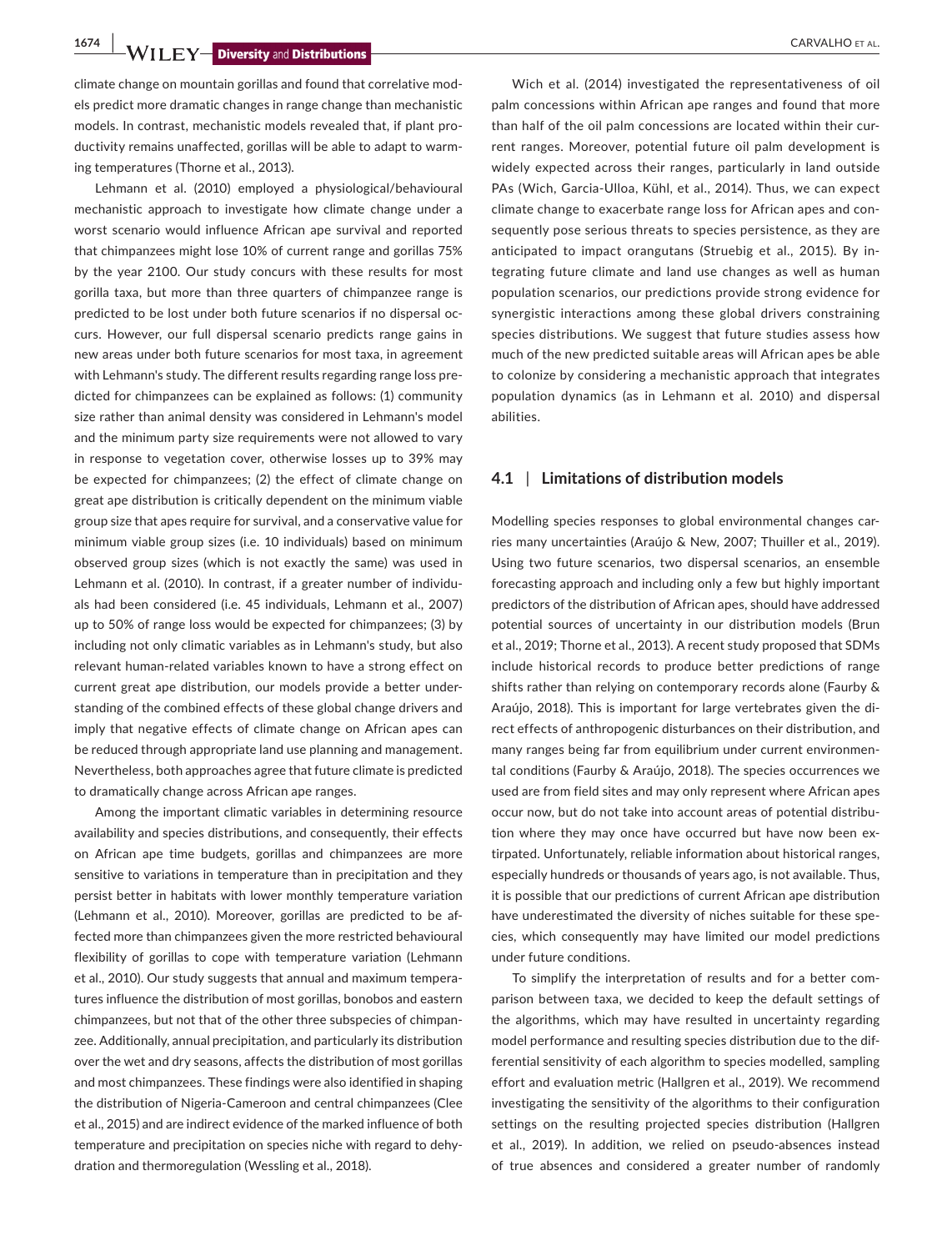**CARVALHO** ET AL. **1675**<br>**Diversity** and **Distributions**  $\rightarrow$  **WII**  $\rightarrow$  1675

selected pseudo-absence points for those taxa with a larger study region, which may have introduced uncertainty given the differential sensitivity of each algorithm to the number of pseudo-absences (Barbet-Massin et al., 2012; Guillera-Arroita et al., 2015; Phillips et al., 2009). We thus recommend selecting the number of pseudoabsences and choosing the method to generate them depending on each algorithm (Barbet-Massin et al., 2012) and using true absences whenever available.

Model performance was evaluated through cross-validation using a bootstrap approach, which is a common procedure in SDMs (Thuiller et al., 2009). However, it can be problematic and lead to over-fitting models and inflated performance metrics, particularly in the presence of spatial autocorrelation (Telford & Birks, 2009; Wenger & Olden, 2012). Despite rarefying species points and creating sampling bias layers from these points, we could not reduce spatial autocorrelation completely and potentially it inflated the performance metric (i.e. TSS). To better deal with the effect of spatial autocorrelation, it would be useful if non-traditional crossvalidation schemes such as block spatial CV and h-block CV would be implemented in future versions of the biomod2 package (Telford & Birks, 2009; Wenger & Olden, 2012).

Model performance also depends on spatial resolution of the environmental variables, particularly when variables are originally available at coarse resolutions (Wenger & Olden, 2012). The original resolution of the spatial layers of land use (at 50 km) and human population changes (at 15 km) potentially influenced the performance of our models, particularly in those species with narrow distributions such as mountain gorillas (Thorne et al., 2013) and Cross River gorillas, given the extreme trends in range loss predicted (Wenger & Olden, 2012). Therefore, it would be important to consider future scenarios for climate, land use and human population changes at finer scales once such spatial layers become available. Additionally, mechanistic approaches may be more appropriate for species with narrow distributions as large differences in range change can be obtained with different modelling approaches (Thorne et al., 2013). Mining concessions and granted mining claims are increasing dramatically across Africa, particularly threatening large ape populations in Guinea, Gabon and Liberia (Howard, 2019). It will be important to model the influence of this threat on future African ape distributions once appropriate spatial datasets become available.

Nevertheless, despite these potential sources of uncertainty in our distribution models, the predicted ranges under current conditions in this study (Fig. S2.2) are well in line with results from previous studies, importantly also for those taxa for which model algorithms had "poor" or "useful" performance (e.g. *G. g. gorilla* and *P. t. troglodytes* (Strindberg et al., 2018); *G. b. graueri* (Plumptre et al., 2016); *and* all African apes (Junker et al., 2012)).

# **4.2** | **Conservation implications**

Strindberg et al. (2018) found that western lowland gorillas and central chimpanzees, two sympatric taxa with 97% range overlap, occur mostly outside PAs, and argued for *"reinforcement of antipoaching efforts both inside and outside protected areas (particularly where habitat quality is high and human impact is low), diligent disease control measures (including training, advocacy, and research into Ebola virus disease), and the preservation of high-quality habitat through integrated land use planning and implementation of best practices by the extractive and agricultural industries"*. Our study suggests that both taxa will find environmentally suitable areas outside PAs, in line with our predictions for most African apes. Thus, outcomes from our SDMs should be integrated with a habitat connectivity analysis to optimize conservation land use planning and identify priority areas for these species (Freeman et al., 2018; Jones et al., 2018). This is extremely important given that many African PAs in ape ranges are separated from each other – although there is often transboundary connectivity (Santini et al., 2016). This is also of particular concern because great apes occur mostly outside PAs and have a low dispersal capacity due to their small population sizes, low population densities, dietary requirements and poor thermoregulation. It will be important to ensure objective assessments of human pressures and habitat conditions in potential PAs to avert species extinctions in the long term (Jones et al., 2018).

Taxon-specific frameworks of environmental and socioeconomic trends (Estrada et al., 2018; Strindberg et al., 2018; Tranquilli et al., 2014) should be considered at all major decisionmaking levels in range countries and abroad to (1) improve the management of suitable areas predicted by our models within PAs; (2) increase the size of PAs, establish additional PAs and ensure habitat connectivity based on our results; (3) promote effective land use planning based on our maps to ensure that areas of current and future high conservation value are not converted into agricultural land or fragmented by roads; (4) establish responsible forest management planning (e.g. as currently practiced in logging concessions under FSC standards); (5) implement more effective law enforcement in ape ranges by anti-poaching teams whether inside and outside of PAs, supplemented by environmental education, community development, appropriate tourism programmes and research (IUCN & ICCN (2012); IUCN, 2014; Tranquilli et al., 2012, 2014); and (6) incorporate climate change into land use planning and propose mitigation measures on the conservation agenda for African apes and sympatric wildlife. Public–private partnerships have proven highly effective across the forest and savanna zones, where an NGO or other organization takes on management responsibility for a given site over one or more decades (Scholte et al., 2018).

# **5** | **CONCLUSIONS**

Our results corroborate other recent studies showing that African ape populations and their habitats are declining dramatically (Clee et al., 2015; Freeman et al., 2018; Hickey et al., 2013; Junker et al., 2012; Kuehl et al., 2017; Lehmann et al., 2010; Plumptre et al., 2016; Strindberg et al., 2018; Thorne et al., 2013). Our findings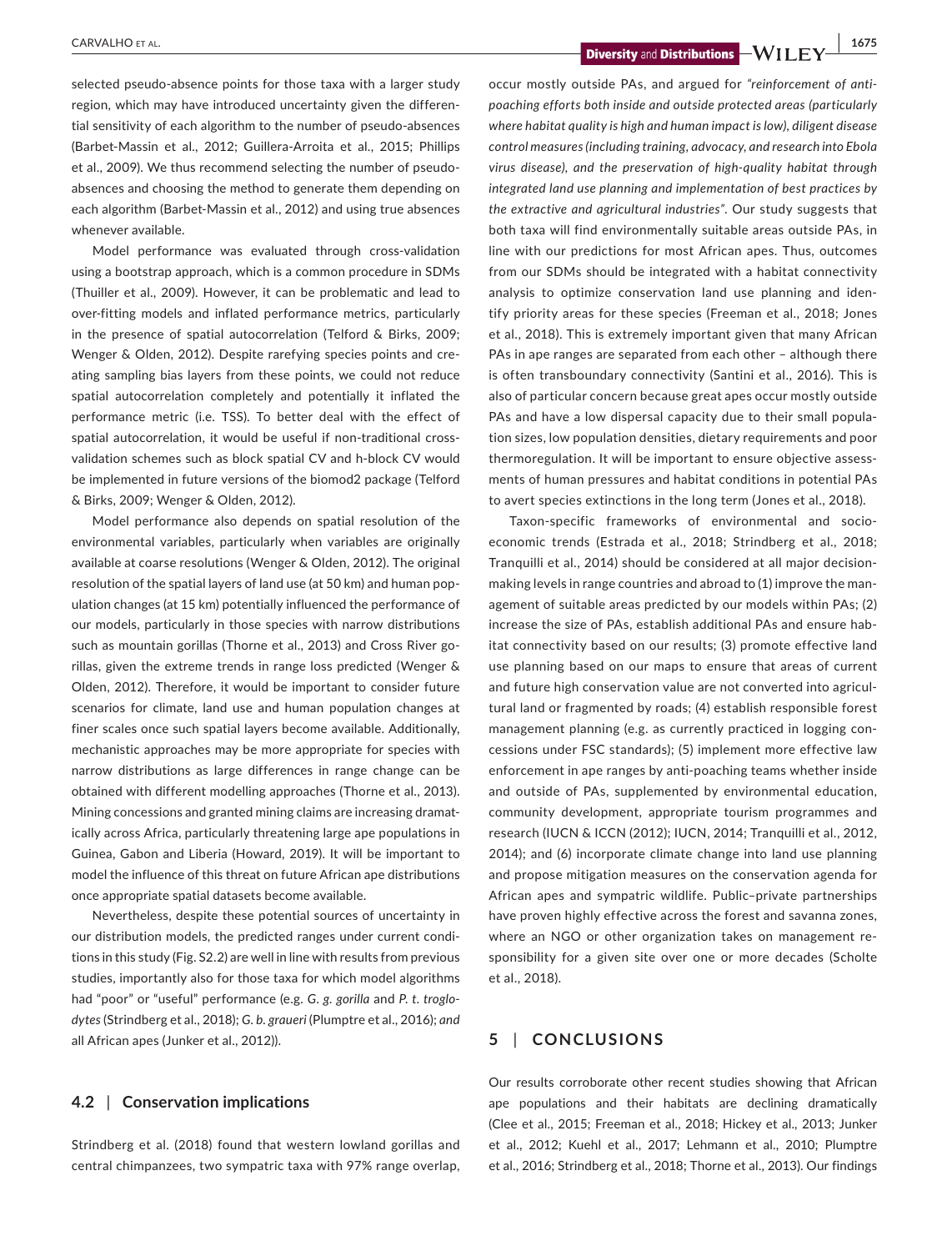**1676 WILEY Diversity** and Distributions **Distributions** 

should also be used to guide the prioritization of conservation efforts for these flagship species to avoid irreversible losses. Our study goes beyond previous work, which focused only on modelling the effects of climate change alone. Here, we also consider land use and human population changes, which advances our understanding of the joint effects of these key drivers on African ape distribution. Importantly, our findings suggest that some of the negative effects of climate change on African apes can be mitigated if appropriate land use planning and management action is taken. Given that all great ape taxa will find most suitable areas outside PAs, and that the existing network of PAs is inadequate for ensuring the long-term conservation of African apes (Strindberg et al., 2018), we support the argument that effective conservation strategies require taxon-specific conservation planning that focuses on existing and proposed PAs, the creation and/or management of which can be informed by our habitat suitability models. Additionally, efforts to maintain connectivity between the habitats predicted to be suitable in the future will be crucial for the survival of African apes. As an example, a country-wide approach has been undertaken in Gabon, where planning for the development of agriculture, road and rail links, and mineral extraction has been informed by wildlife and vegetation data in order to locate these activities in areas that are already degraded, and to avoid closed-canopy oldgrowth and remote forests (Government of Gabon, 2012; Strindberg et al., 2018). This will be an effective way of promoting habitat connectivity to maintain African ape populations and sympatric wildlife.

#### **ACKNOWLEDGEMENTS**

We are grateful to the governments and national authorities for research permissions, and field staff for logistical support and guidance during data collection. We would like to thank all organizations for sharing African ape survey data, particularly Antwerp Zoo Society, Born Free Foundation, Chimbo Foundation, Conservation Society of Sierra Leone, Environment and Rural Development Foundation, Fauna & Flora International, Frankfurt Zoological Society, Jane Goodall Institute, Rio Tinto, Royal Society for the Protection of Birds, San Diego Zoo Global, Sekakoh Organisation, Sierra Rutile Limited, Tacugama Chimpanzee Sanctuary, The Biodiversity Consultancy, West African Primate Conservation Action, Wild Chimpanzee Foundation, Wildlife Conservation Society, WWF-CAR, and World Wide Fund for Nature. A special thanks to numerous individuals for data sharing: Alastair McNeilage, Anna Binczik, Catherine Tayleur, Cleve Hicks, Damien Caillaud, David H. Humminbird, Emma Stokes, Takeshi Furuichi, Gay Reinartz, Genevieve Campbell, Hilde Vanleeuwe, Jennifer Moustgaard, Joel Gamys, John Hart, Jremy Lindsell, Julian Blanc, Noelle Kumpel, Patrick Guislain, Roger Fotso, Sebatien Regnaut and Stephanie Latour. We also thank Céline Bellard, Juliano Sarmento Cabral and the anonymous reviewers for insightful comments on earlier versions of the manuscript. JSC was funded by a University of Stirling Research Programme Fellowship. Open Access funding enabled and organized by Projekt DEAL.

### **CONFLICTS OF INTEREST**

The authors declare there is no conflict of interest.

#### **PEER REVIEW**

The peer review history for this article is available at [https://publo](https://publons.com/publon/10.1111/ddi.13358) [ns.com/publon/10.1111/ddi.13358.](https://publons.com/publon/10.1111/ddi.13358)

# **DATA AVAILABILITY STATEMENT**

All survey data are archived with the I.D. "AGP\_rarefied\_1998\_2017\_ Carvalho\_et\_al" in the dryad repository [\(https://doi.org/10.5061/](https://doi.org/10.5061/dryad.h18931zks) [dryad.h18931zks](https://doi.org/10.5061/dryad.h18931zks)). The R code is also available in this repository (Appendix S3). ODMAP protocol is available as Appendix S4 in Supporting Information.

### **ORCID**

*Joana S. Carv[alho](https://orcid.org/0000-0002-3243-2532)* <https://orcid.org/0000-0002-4235-1242> *Bruce Graham* <https://orcid.org/0000-0002-3243-2532> *Gaёlle Bocks[berge](https://orcid.org/0000-0002-0778-0615)r* <https://orcid.org/0000-0002-3399-0405> *Fiona Maisels* <https://orcid.org/0000-0002-0778-0615> *Elizabeth A. Williamson* [https://orcid.](https://orcid.org/0000-0001-6848-9154) [org/0000-0001-6848-9154](https://orcid.org/0000-0001-6848-9154)

*Serge Wich* <https://orcid.org/0000-0003-3954-5174> *Christophe Boes[ch](https://orcid.org/0000-0002-6970-9793)* <https://orcid.org/0000-0001-9538-7858> *Bartelijntje Buys* <https://orcid.org/0000-0002-6970-9793> *Emmanuel [Danqu](https://orcid.org/0000-0002-3579-7254)ah* <https://orcid.org/0000-0002-8305-5706> *Sorrel Jones* <https://orcid.org/0000-0002-3579-7254> *Maureen S. Mc[Carth](https://orcid.org/0000-0003-2933-5990)y* <https://orcid.org/0000-0001-8729-2023> *Paul K. N'Gora[n](https://orcid.org/0000-0002-8484-9006)* <https://orcid.org/0000-0003-2933-5990> *Sarah H. Olson* <https://orcid.org/0000-0002-8484-9006> *Andrew J. Plum[ptre](https://orcid.org/0000-0002-4929-4711)* <http://orcid.org/0000-0002-9333-4047> *Fiona A. S[tewa](https://orcid.org/0000-0002-1397-3720)rt* <https://orcid.org/0000-0002-4929-4711> *Nikki Tagg* <https://orcid.org/0000-0002-1397-3720> *José F.C. Wenc[eslau](https://orcid.org/0000-0001-9661-4354)* <https://orcid.org/0000-0001-5581-531X> *Erin G. Wes[sling](https://orcid.org/0000-0002-8939-1321)* <https://orcid.org/0000-0001-9661-4354> *Jacob Willie* <https://orcid.org/0000-0002-8939-1321> *Hjalmar S. Kühl* <https://orcid.org/0000-0002-4440-9161>

### **REFERENCES**

- Aiello-Lammens, M. E., Boria, R. A., Radosavljevic, A., Vilela, B., & Anderson, R. P. (2015). spThin: An R package for spatial thinning of species occurrence records for use in ecological niche models. *Ecography*, *38*(5), 541–545. <https://doi.org/10.1111/ecog.01132>
- Allouche, O., Tsoar, A., & Kadmon, R. (2006). Assessing the accuracy of species distribution models: Prevalence, kappa and the true skill statistic (TSS). *Journal of Applied Ecology*, *43*(6), 1223–1232. [https://doi.](https://doi.org/10.1111/j.1365-2664.2006.01214.x) [org/10.1111/j.1365-2664.2006.01214.x](https://doi.org/10.1111/j.1365-2664.2006.01214.x)
- Anderson, R. P., & Gonzalez, I. (2011). Species-specific tuning increases robustness to sampling bias in models of species distributions: An implementation with Maxent. *Ecological Modelling*, *222*(15), 2796– 2811.<https://doi.org/10.1016/j.ecolmodel.2011.04.011>
- Araújo, M. B., Alagador, D., Cabeza, M., Nogués-Bravo, D., & Thuiller, W. (2011). Climate change threatens European conservation areas. *Ecology Letters*, *14*(5), 484–492. [https://doi.](https://doi.org/10.1111/j.1461-0248.2011.01610.x) [org/10.1111/j.1461-0248.2011.01610.x](https://doi.org/10.1111/j.1461-0248.2011.01610.x)
- Araújo, M. B., & New, M. (2007). Ensemble forecasting of species distributions. *Trends in Ecology and Evolution*, *22*(1), 42–47. [https://doi.](https://doi.org/10.1016/j.tree.2006.09.010) [org/10.1016/j.tree.2006.09.010](https://doi.org/10.1016/j.tree.2006.09.010)
- Baddeley, A., Rubak, E., & Turner, R. (2015). *Spatial point patterns: Methodology and applications with R*. Chapman and Hall/CRC Press. [http://www.crcpress.com/Spatial-Point-Patterns-Methodolog](http://www.crcpress.com/Spatial-Point-Patterns-Methodology-and-Applications-with-R/Baddeley-Rubak-Turner/9781482210200/)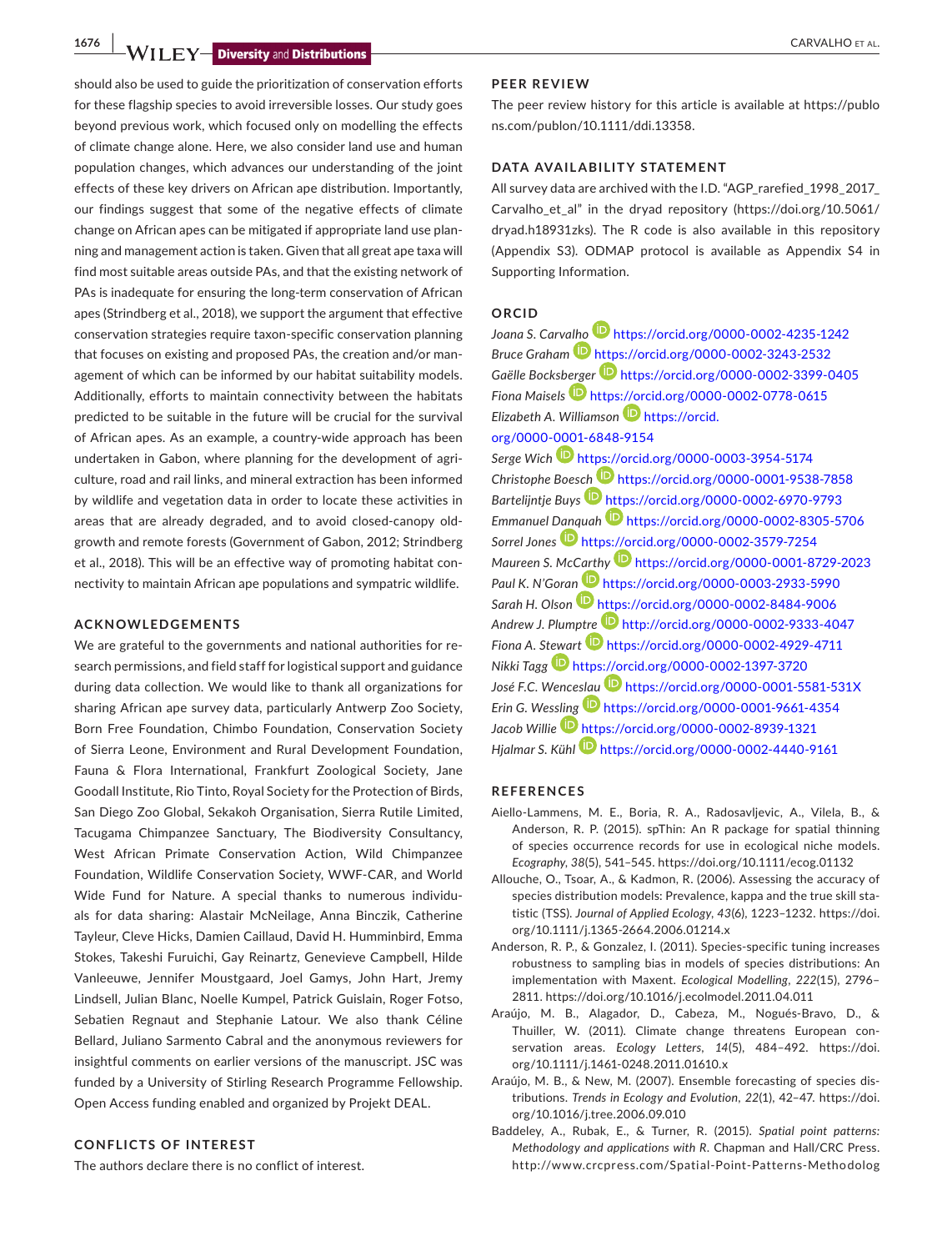[y-and-Applications-with-R/Baddeley-Rubak-Turner/9781482210](http://www.crcpress.com/Spatial-Point-Patterns-Methodology-and-Applications-with-R/Baddeley-Rubak-Turner/9781482210200/) [200/](http://www.crcpress.com/Spatial-Point-Patterns-Methodology-and-Applications-with-R/Baddeley-Rubak-Turner/9781482210200/)

- Barbet-Massin, M., Jiguet, F., Albert, C. H., & Thuiller, W. (2012). Selecting pseudo-absences for species distribution models: How, where and how many? *Methods in Ecology and Evolution*, *3*(2), 327–338. [https://](https://doi.org/10.1111/j.2041-210X.2011.00172.x) [doi.org/10.1111/j.2041-210X.2011.00172.x](https://doi.org/10.1111/j.2041-210X.2011.00172.x)
- Brun, P., Thuiller, W., Chauvier, Y., Pellissier, L., Wüest, R. O., Wang, Z., & Zimmermann, N. E. (2019). Model complexity affects species distribution projections under climate change. *Journal of Biogeography*, *47*(1), 130–142, <https://doi.org/10.1111/jbi.13734>
- Carvalho, J. S., Graham, B., Rebelo, H., Bocksberger, G., Meyer, C. F. J., Wich, S., & Kühl, H. S. (2019). A global risk assessment of primates under climate and land use/cover scenarios. *Global Change Biology*, *25*(9), 3163–3178. <https://doi.org/10.1111/gcb.14671>
- Carvalho, J. S., Marques, T. A., & Vicente, L. (2013). Population Status of *Pan troglodytes* verus in Lagoas de Cufada Natural Park, Guinea-Bissau. *PLoS ONE*, *8*(8), e71527. [https://doi.org/10.1371/journ](https://doi.org/10.1371/journal.pone.0071527) [al.pone.0071527](https://doi.org/10.1371/journal.pone.0071527)
- Chini, L. P., Hurtt, G. C., & Frolking, S. (2014). *Harmonized global land use for years 1500–2100, V1. Data set*. Available on-line [[http://daac.ornl.](http://daac.ornl.gov) [gov\]](http://daac.ornl.gov). from Oak Ridge National Laboratory Distributed Active Archive Center.<https://doi.org/10.3334/ORNLDAAC/1248>
- De Marco, P., & Nóbrega, C. C. (2018). Evaluating collinearity effects on species distribution models: An approach based on virtual species simulation. *PLoS ONE*, *13*(9), e0202403. [https://doi.org/10.1371/](https://doi.org/10.1371/journal.pone.0202403) [journal.pone.0202403](https://doi.org/10.1371/journal.pone.0202403)
- Di Cola, V., Broennimann, O., Petitpierre, B., Breiner, F. T., D'Amen, M., Randin, C., Engler, R., Pottier, J., Pio, D., Dubuis, A., Pellissier, L., Mateo, R. G., Hordijk, W., Salamin, N., & Guisan, A. (2017). Ecospat: An R package to support spatial analyses and modeling of species niches and distributions. *Ecography*, *40*(6), 774–787. [https://doi.](https://doi.org/10.1111/ecog.02671) [org/10.1111/ecog.02671](https://doi.org/10.1111/ecog.02671)
- Elith, J., H. Graham, C., P. Anderson, R., Dudík, M., Ferrier, S., Guisan, A., J. Hijmans, R., Huettmann, F., R. Leathwick, J., Lehmann, A., Li, J., G. Lohmann, L., A. Loiselle, B., Manion, G., Moritz, C., Nakamura, M., Nakazawa, Y., McC. M. Overton, J., Townsend Peterson, A., … E. Zimmermann, N. (2006). Novel methods improve prediction of species' distributions from occurrence data. *Ecography*, *29*(2), 129–151. <https://doi.org/10.1111/j.2006.0906-7590.04596.x>
- Elith, J., & Leathwick, J. R. (2009). Species distribution models: Ecological explanation and prediction across space and time. *Annual Review of Ecology Evolution and Systematics*, *40*(1), 677–697. [https://doi.](https://doi.org/10.1146/annurev.ecolsys.110308.120159) [org/10.1146/annurev.ecolsys.110308.120159](https://doi.org/10.1146/annurev.ecolsys.110308.120159)
- Estrada, A., Garber, P. A., Mittermeier, R. A., Wich, S., Gouveia, S., Dobrovolski, R., Nekaris, K., Nijman, V., Rylands, A. B., Maisels, F., Williamson, E. A., Bicca-Marques, J., Fuentes, A., Jerusalinsky, L., Johnson, S., Rodrigues de Melo, F., Oliveira, L., Schwitzer, C., Roos, C., … Setiawan, A. (2018). Primates in peril: The significance of Brazil, Madagascar, Indonesia and the Democratic Republic of the Congo for global primate conservation. *PeerJ*, *6*, e4869. [https://doi.](https://doi.org/10.7717/peerj.4869) [org/10.7717/peerj.4869](https://doi.org/10.7717/peerj.4869)
- Faurby, S., & Araújo, M. B. (2018). Anthropogenic range contractions bias species climate change forecasts. *Nature Climate Change*, *8*(3), 252– 256. <https://doi.org/10.1038/s41558-018-0089-x>
- Fourcade, Y., Engler, J. O., Rödder, D., & Secondi, J. (2014). Mapping species distributions with MAXENT using a geographically biased sample of presence data: A performance assessment of methods for correcting sampling bias. *PLoS ONE*, *9*(5), e97122. [https://doi.](https://doi.org/10.1371/journal.pone.0097122) [org/10.1371/journal.pone.0097122](https://doi.org/10.1371/journal.pone.0097122)
- Freeman, B., Roehrdanz, P. R., & Peterson, A. T. (2018). Modeling endangered mammal species distributions and forest connectivity across the humid Upper Guinea lowland rainforest of West Africa. *Biodiversity and Conservation*, *28*(3), 671–685, [https://doi.](https://doi.org/10.1007/s10531-018-01684-6) [org/10.1007/s10531-018-01684-6](https://doi.org/10.1007/s10531-018-01684-6)

Government of Gabon (2012). *Plan strategique Gabon emergent*.

- Guillera-Arroita, G., Lahoz-Monfort, J. J., Elith, J., Gordon, A., Kujala, H., Lentini, P. E., McCarthy, M. A., Tingley, R., & Wintle, B. A. (2015). Is my species distribution model fit for purpose? Matching data and models to applications. *Global Ecology and Biogeography*, *24*(3), 276– 292. <https://doi.org/10.1111/geb.12268>
- Hallgren, W., Santana, F., Low-Choy, S., Zhao, Y., & Mackey, B. (2019). Species distribution models can be highly sensitive to algorithm configuration. *Ecological Modelling*, *408*, 108719. [https://doi.](https://doi.org/10.1016/j.ecolmodel.2019.108719) [org/10.1016/j.ecolmodel.2019.108719](https://doi.org/10.1016/j.ecolmodel.2019.108719)
- Hao, T., Elith, J., Guillera-Arroita, G., & Lahoz-Monfort, J. J. (2019). A review of evidence about use and performance of species distribution modelling ensembles like BIOMOD. *Diversity and Distributions*, *25*(5), 839–852. <https://doi.org/10.1111/ddi.12892>
- Heinicke, S., Mundry, R., Boesch, C., Amarasekaran, B., Barrie, A., Brncic, T., Brugière, D., Campbell, G., Carvalho, J., Danquah, E., Dowd, D., Eshuis, H., Fleury-Brugière, M.-C., Gamys, J., Ganas, J., Gatti, S., Ginn, L., Goedmakers, A., Granier, N., … Kühl, H. S. (2019). Advancing conservation planning for western chimpanzees using IUCN SSC A.P.E.S. – The case of a taxon-specific database. *Environmental Research Letters*, *14*(6), 064001. [https://doi.](https://doi.org/10.1088/1748-9326/AB1379) [org/10.1088/1748-9326/AB1379](https://doi.org/10.1088/1748-9326/AB1379)
- Hickey, J. R., Nackoney, J., Nibbelink, N. P., Blake, S., Bonyenge, A., Coxe, S., Dupain, J., Emetshu, M., Furuichi, T., Grossmann, F., Guislain, P., Hart, J., Hashimoto, C., Ikembelo, B., Ilambu, O., Inogwabini, B.-I., Liengola, I., Lokasola, A. L., Lushimba, A., … Kühl, H. S. (2013). Human proximity and habitat fragmentation are key drivers of the rangewide bonobo distribution. *Biodiversity and Conservation*, *22*(13–14), 3085– 3104.<https://doi.org/10.1007/s10531-013-0572-7>
- Hijmans, R. J., Cameron, S. E., Parra, J. L., Jones, P. G., & Jarvis, A. (2005). Very high resolution interpolated climate surfaces for global land areas. *International Journal of Climatology*, *25*(15), 1965–1978. [https://](https://doi.org/10.1002/joc.1276) [doi.org/10.1002/joc.1276](https://doi.org/10.1002/joc.1276)
- Howard, M. (2019). *Safeguarding Africa's great apes*. University of York.
- Hurtt, G. C., Chini, L. P., Frolking, S., Betts, R. A., Feddema, J., Fischer, G., Fisk, J. P., Hibbard, K., Houghton, R. A., Janetos, A., Jones, C. D., Kindermann, G., Kinoshita, T., Klein Goldewijk, K., Riahi, K., Shevliakova, E., Smith, S., Stehfest, E., Thomson, A., … Wang, Y. P. (2011). Harmonization of land-use scenarios for the period 1500– 2100: 600 years of global gridded annual land-use transitions, wood harvest, and resulting secondary lands. *Climatic Change*, *109*(1–2), 117–161.<https://doi.org/10.1007/s10584-011-0153-2>
- IUCN (2014). *Regional Action Plan for the Conservation of Western Lowland Gorillas and Central Chimpanzees 2015–2025*.
- IUCN (2020). *IUCN Red List of threatened species. Version 2020*. [http://](http://Www.IUCN.redlist.Org) [Www.IUCN.redlist.Org.](http://Www.IUCN.redlist.Org) Downloaded on 9 July 2020.
- IUCN and ICCN. (2012). Bonobo (*Pan paniscus*): Conservation Strategy 2012–2022.
- Jantz, S., Pintea, L., Nackoney, J., & Hansen, M. (2016). Landsat ETM*+* and SRTM data provide near real-time monitoring of chimpanzee (*Pan troglodytes*) habitats in Africa. *Remote Sensing*, *8*(5), 427. [https://](https://doi.org/10.3390/rs8050427) [doi.org/10.3390/rs8050427](https://doi.org/10.3390/rs8050427)
- Jones, B., & O'Neill, B. C. (2016). Spatially explicit global population scenarios consistent with the Shared Socioeconomic Pathways. *Environmental Research Letters*, *11*(8), 084003. [https://doi.org/10.10](https://doi.org/10.1088/1748-9326/11/8/084003) [88/1748-9326/11/8/084003](https://doi.org/10.1088/1748-9326/11/8/084003)
- Jones, K. R., Venter, O., Fuller, R. A., Allan, J. R., Maxwell, S. L., Negret, P. J., & Watson, J. E. M. (2018). One-third of global protected land is under intense human pressure. *Science*, *360*(6390), 788–791. [https://](https://doi.org/10.1126/science.aap9565) [doi.org/10.1126/science.aap9565](https://doi.org/10.1126/science.aap9565)
- Junker, J., Blake, S., Boesch, C., Campbell, G., Toit, L. D., Duvall, C., Ekobo, A., Etoga, G., Galat-Luong, A., Gamys, J., Ganas-Swaray, J., Gatti, S., Ghiurghi, A., Granier, N., Hart, J., Head, J., Herbinger, I., Hicks, T. C., Huijbregts, B., … Kuehl, H. S. (2012). Recent decline in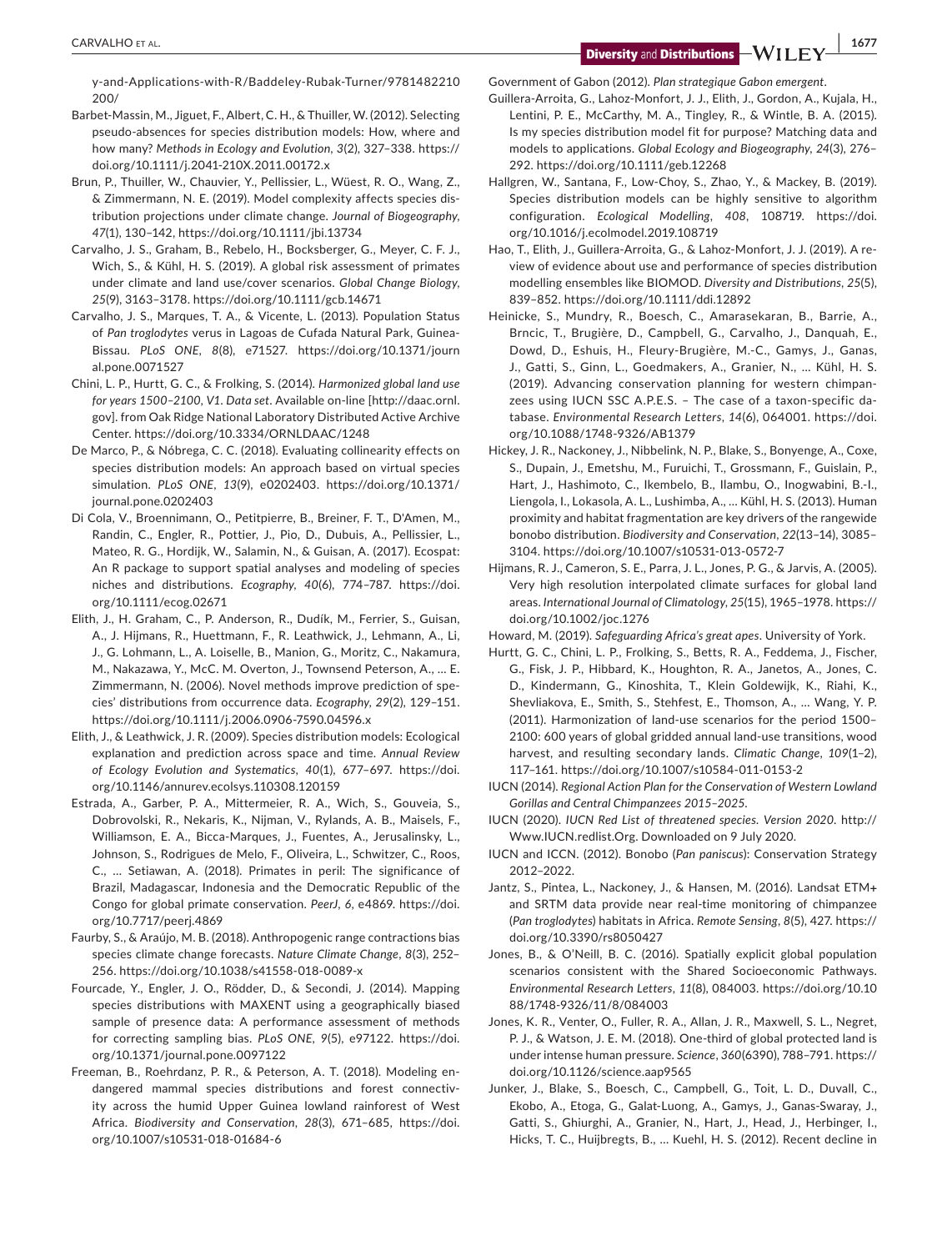**1678 WILEY Diversity** and Distributions **Distributions** 

suitable environmental conditions for African great apes. *Diversity and Distributions*, *18*(11), 1077–1091. [https://doi.org/10.1111/](https://doi.org/10.1111/ddi.12005) [ddi.12005](https://doi.org/10.1111/ddi.12005)

- Kühl, H. S., Sop, T., Williamson, E. A., Mundry, R., Brugière, D., Campbell, G., Cohen, H., Danquah, E., Ginn, L., Herbinger, I., Jones, S., Junker, J., Kormos, R., Kouakou, C. Y., N'Goran, P. K., Normand, E., Shutt-Phillips, K., Tickle, A., Vendras, E., … Boesch, C. (2017). The Critically endangered western chimpanzee declines by 80%. *American Journal of Primatology*, *79*(9), e22681. <https://doi.org/10.1002/ajp.22681>
- Lehmann, J., Korstjens, A., & Dunbar, R. I. M. (2007). Fission–fusion social systems as a strategy for coping with ecological constraints: A primate case. *Evolutionary Ecology*, *21*(5), 613–634. [https://doi.](https://doi.org/10.1007/s10682-006-9141-9) [org/10.1007/s10682-006-9141-9](https://doi.org/10.1007/s10682-006-9141-9)
- Lehmann, J., Korstjens, A. H., & Dunbar, R. I. M. (2010). Apes in a changing world - The effects of global warming on the behaviour and distribution of African apes. *Journal of Biogeography*, *37*(12), 2217–2231. <https://doi.org/10.1111/j.1365-2699.2010.02373.x>
- Leroy, B., Delsol, R., Hugueny, B., Meynard, C. N., Barhoumi, C., Barbet-Massin, M., & Bellard, C. (2018). Without quality presence-absence data, discrimination metrics such as TSS can be misleading measures of model performance. *Journal of Biogeography*, *45*(9), 1994–2002. <https://doi.org/10.1111/jbi.13402>
- McKee, J., Chambers, E., & Guseman, J. (2013). Human population density and growth validated as extinction threats to mammal and bird species. *Human Ecology*, *41*(5), 773–778. [https://doi.org/10.1007/](https://doi.org/10.1007/s10745-013-9586-8) [s10745-013-9586-8](https://doi.org/10.1007/s10745-013-9586-8)
- Newbold, T. (2018). Future effects of climate and land-use change on terrestrial vertebrate community diversity under different scenarios. *Proceedings. Biological Sciences*, *285*(1881), 20180792. [https://doi.](https://doi.org/10.1098/rspb.2018.0792) [org/10.1098/rspb.2018.0792](https://doi.org/10.1098/rspb.2018.0792)
- Oliver, T. H., & Morecroft, M. D. (2014). Interactions between climate change and land use change on biodiversity: Attribution problems, risks, and opportunities. *Wiley Interdisciplinary Reviews: Climate Change*, *5*(3), 317–335.<https://doi.org/10.1002/wcc.271>
- Phillips, S. J., Dudík, M., Elith, J., Graham, C. H., Lehmann, A., Leathwick, J., & Ferrier, S. (2009). Sample selection bias and presence-only distribution models: Implications for background and pseudoabsence data. *Ecological Applications*, *19*(1), 181–197. [https://doi.](https://doi.org/10.1890/07-2153.1) [org/10.1890/07-2153.1](https://doi.org/10.1890/07-2153.1)
- Plumptre, A. J., Nixon, S., Kujirakwinja, D. K., Vieilledent, G., Critchlow, R., Williamson, E. A., Nishuli, R., Kirkby, A. E., & Hall, J. S. (2016). Catastrophic decline of world's largest primate: 80% loss of Grauer's Gorilla (*Gorilla beringei graueri*) population justifies Critically Endangered status. *PLoS ONE*, *11*(10), e0162697. [https://doi.](https://doi.org/10.1371/journal.pone.0162697) [org/10.1371/journal.pone.0162697](https://doi.org/10.1371/journal.pone.0162697)
- R Development Core Team (2020). *R: A language and environment for statistical computing*. R Foundation for Statistical Computing. ISBN 3-900051-07-0,<http://www.R-project.org/> (4.0.2).
- Santini, L., Saura, S., & Rondinini, C. (2016). Connectivity of the global network of protected areas. *Diversity and Distributions*, *22*(2), 199– 211.<https://doi.org/10.1111/ddi.12390>
- Schloss, C. A., Nuñez, T. A., & Lawler, J. J. (2012). Dispersal will limit ability of mammals to track climate change in the Western Hemisphere. *Proceedings of the National Academy of Sciences USA*, *109*(22), 8606– 8611.<https://doi.org/10.1073/pnas.1116791109>
- Scholte, P., Agnangoye, J.-P., Chardonnet, B., Eloma, H.-P., Nchoutpouen, C., & Ngoga, T. (2018). A central African perspective on delegated protected area management. *Tropical Conservation Science*, *11*, 194008291879662.<https://doi.org/10.1177/1940082918796621>
- Sesink Clee, P. R., Abwe, E. E., Ambahe, R. D., Anthony, N. M., Fotso, R., Locatelli, S., Maisels, F., Mitchell, M. W., Morgan, B. J., Pokempner, A. A., & Gonder, M. K. (2015). Chimpanzee population structure in Cameroon and Nigeria is associated with habitat variation that may

be lost under climate change. *BMC Evolutionary Biology*, *15*(1), 2. <https://doi.org/10.1186/s12862-014-0275-z>

- Somodi, I., Lepesi, N., & Botta-Dukát, Z. (2017). Prevalence dependence in model goodness measures with special emphasis on true skill statistics. *Ecology and Evolution*, *7*(3), 863–872. [https://doi.org/10.1002/](https://doi.org/10.1002/ece3.2654) [ece3.2654](https://doi.org/10.1002/ece3.2654)
- Strindberg, S., Maisels, F., Williamson, E. A., Blake, S., Stokes, E. J., Aba'a, R., Abitsi, G., Agbor, A., Ambahe, R. D., Bakabana, P. C., Bechem, M., Berlemont, A., Bokoto de Semboli, B., Boundja, P. R., Bout, N., Breuer, T., Campbell, G., De Wachter, P., Ella Akou, M., … Wilkie, D. S. (2018). Guns, germs, and trees determine density and distribution of gorillas and chimpanzees in Western Equatorial Africa. *Science Advances*, *4*(4),<https://doi.org/10.1126/sciadv.aar2964>
- Struebig, M. J., Fischer, M., Gaveau, D. L. A., Meijaard, E., Wich, S. A., Gonner, C., Sykes, R., Wilting, A., & Kramer-Schadt, S. (2015). Anticipated climate and land-cover changes reveal refuge areas for Borneo's orang-utans. *Global Change Biology*, *21*(8), 2891–2904. <https://doi.org/10.1111/gcb.12814>
- Telford, R. J., & Birks, H. J. B. (2009). Evaluation of transfer functions in spatially structured environments. *Quaternary Science Reviews*, *28*(13–14), 1309–1316. [https://doi.org/10.1016/j.quasc](https://doi.org/10.1016/j.quascirev.2008.12.020) [irev.2008.12.020](https://doi.org/10.1016/j.quascirev.2008.12.020)
- Thomas, C. D., Cameron, A., Green, R. E., Bakkenes, M., Beaumont, L. J., Collingham, Y. C., Erasmus, B. F. N., de Siqueira, M. F., Grainger, A., Hannah, L., Hughes, L., Huntley, B., van Jaarsveld, A. S., Midgley, G. F., Miles, L., Ortega-Huerta, M. A., Townsend Peterson, A., Phillips, O. L., & Williams, S. E. (2004). Extinction risk from climate change. *Nature*, *427*(6970), 145–148. <https://doi.org/10.1038/nature02121>
- Thorne, J. H., Seo, C., Basabose, A., Gray, M., Belfiore, N. M., & Hijmans, R. J. (2013). Alternative biological assumptions strongly influence models of climate change effects on mountain gorillas. *Ecosphere*, *4*(9), art108. <https://doi.org/10.1890/ES13-00123.1>
- Thuiller, W. (2004). Patterns and uncertainties of species' range shifts under climate change. *Global Change Biology*, *10*(12), 2020–2027. <https://doi.org/10.1111/j.1365-2486.2004.00859.x>
- Thuiller, W., Georges, D., & Engler, R. (2016). *Biomod2: Ensemble platform for species distribution modeling. R Packag*. version 3.3- 13/r726, <https://r-forge.r-project.org/projects/biomod/>
- Thuiller, W., Guéguen, M., Renaud, J., Karger, D. N., & Zimmermann, N. E. (2019). Uncertainty in ensembles of global biodiversity scenarios. *Nature Communications*, *10*(1), 1446. [https://doi.org/10.1038/s4146](https://doi.org/10.1038/s41467-019-09519-w) [7-019-09519-w](https://doi.org/10.1038/s41467-019-09519-w)
- Thuiller, W., Lafourcade, B., Engler, R., & Araújo, M. B. (2009). BIOMOD A platform for ensemble forecasting of species distributions. *Ecography*, *32*(3), 369–373.<https://doi.org/10.1111/j.1600-0587.2008.05742.x>
- Tranquilli, S., Abedi-Lartey, M., Abernethy, K., Amsini, F., Asamoah, A., Balangtaa, C., Blake, S., Bouanga, E., Breuer, T., Brncic, T. M., Campbell, G., Chancellor, R., Chapman, C. A., Davenport, T. R. B., Dunn, A., Dupain, J., Ekobo, A., Eno-Nku, M., Etoga, G., … Sommer, V. (2014). Protected areas in tropical Africa: Assessing threats and conservation activities. *PLoS ONE*, *9*(12), e114154. [https://doi.](https://doi.org/10.1371/journal.pone.0114154) [org/10.1371/journal.pone.0114154](https://doi.org/10.1371/journal.pone.0114154)
- Tranquilli, S., Abedi-Lartey, M., Amsini, F., Arranz, L., Asamoah, A., Babafemi, O., Barakabuye, N., Campbell, G., Chancellor, R., Davenport, T. R. B., Dunn, A., Dupain, J., Ellis, C., Etoga, G., Furuichi, T., Gatti, S., Ghiurghi, A., Greengrass, E., Hashimoto, C., … Kuehl, H. (2012). Lack of conservation effort rapidly increases African great ape extinction risk. *Conservation Letters*, *5*(1), 48–55. [https://doi.](https://doi.org/10.1111/j.1755-263X.2011.00211.x) [org/10.1111/j.1755-263X.2011.00211.x](https://doi.org/10.1111/j.1755-263X.2011.00211.x)
- Varela, S., Anderson, R. P., García-Valdés, R., & Fernández-González, F. (2014). Environmental filters reduce the effects of sampling bias and improve predictions of ecological niche models. *Ecography*, *37*(11), 1084–1091.<https://doi.org/10.1111/j.1600-0587.2013.00441.x>